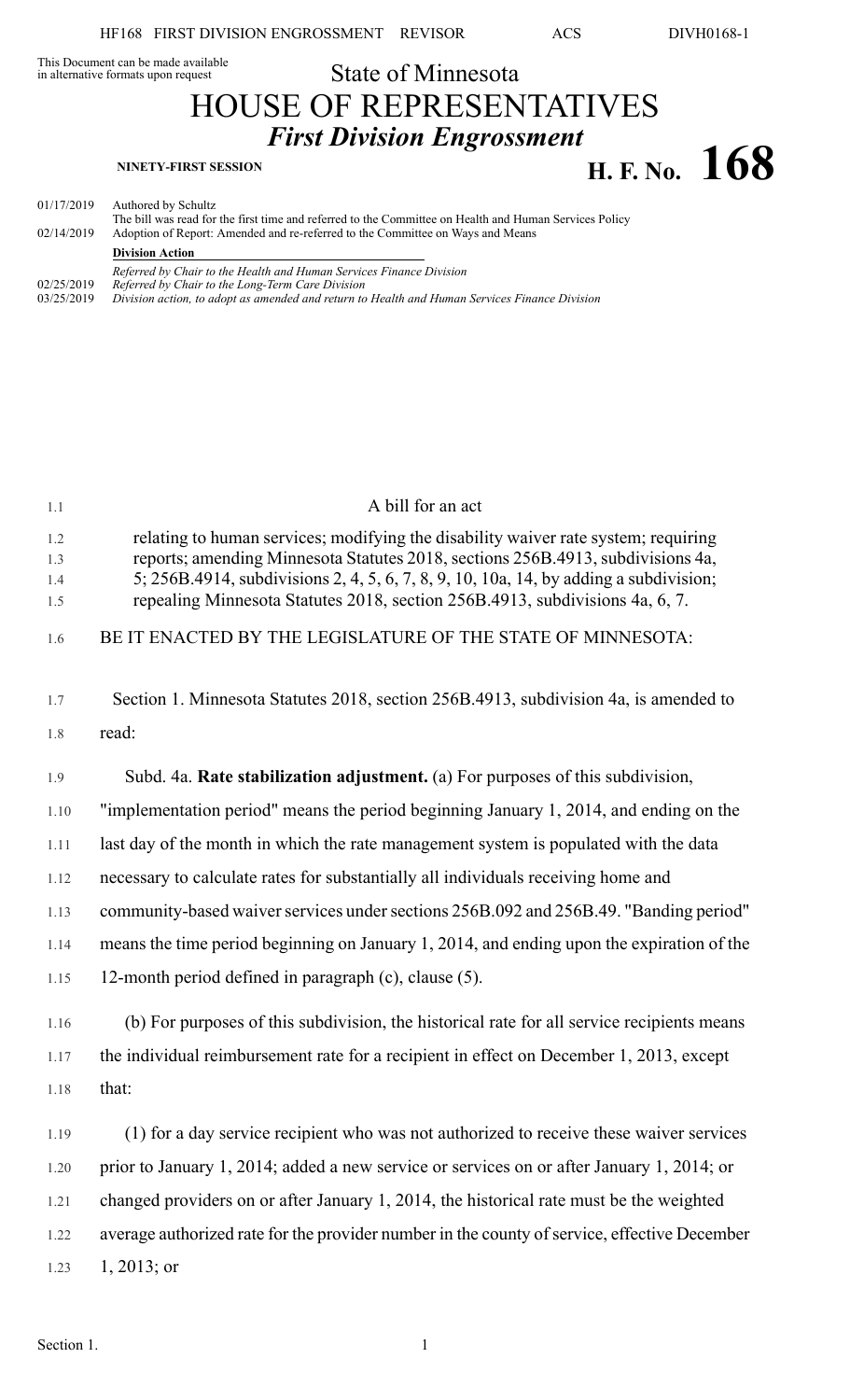- 2.1 (2) for a unit-based service with programming or a unit-based service without 2.2 programming recipient who was not authorized to receive these waiver services prior to 2.3 January 1, 2014; added a new service or services on or after January 1, 2014; or changed 2.4 providers on or after January 1, 2014, the historical rate must be the weighted average 2.5 authorized rate for each provider number in the county of service, effective December 1, 2.6 2013; or 2.7 (3) for residential service recipients who change providers on or after January 1, 2014, 2.8 the historical rate must be set by each lead agency within their county aggregate budget 2.9 using their respective methodology for residential services effective December 1, 2013, for 2.10 determining the provider rate for a similarly situated recipient being served by that provider. 2.11 (c) The commissionershall adjust individual reimbursement rates determined under this 2.12 section so that the unit rate is no higher or lower than: 2.13 (1) 0.5 percent from the historical rate for the implementation period; 2.14 (2) 0.5 percent from the rate in effect in clause (1), for the 12-month period immediately 2.15 following the time period of clause  $(1)$ ;
- 2.16 (3) 0.5 percent from the rate in effect in clause (2), for the 12-month period immediately 2.17 following the time period of clause  $(2)$ ;
- 2.18 (4) 1.0 percent from the rate in effect in clause (3), for the 12-month period immediately 2.19 following the time period of clause  $(3)$ ;
- 2.20 (5) 1.0 percent from the rate in effect in clause (4), for the 12-month period immediately 2.21 following the time period of clause (4); and
- 2.22 (6) no adjustment to the rate in effect in clause (5) for the 12-month period immediately 2.23 following the time period of clause (5). During this banding rate period, the commissioner 2.24 shall not enforce any rate decrease or increase that would otherwise result from the end of 2.25 the banding period. The commissioner shall, upon enactment, seek federal approval for the 2.26 addition of this banding period; and
- 2.27  $(7)$  one percent from the rate in effect in clause (6) for the 12-month period immediately 2.28 following the time period of clause (6).
- 2.29 (d) The commissioner shall review all changes to rates that were in effect on December 2.30 1, 2013, to verify that the rates in effect produce the equivalent level of spending and service 2.31 unit utilization on an annual basis as those in effect on October 31, 2013.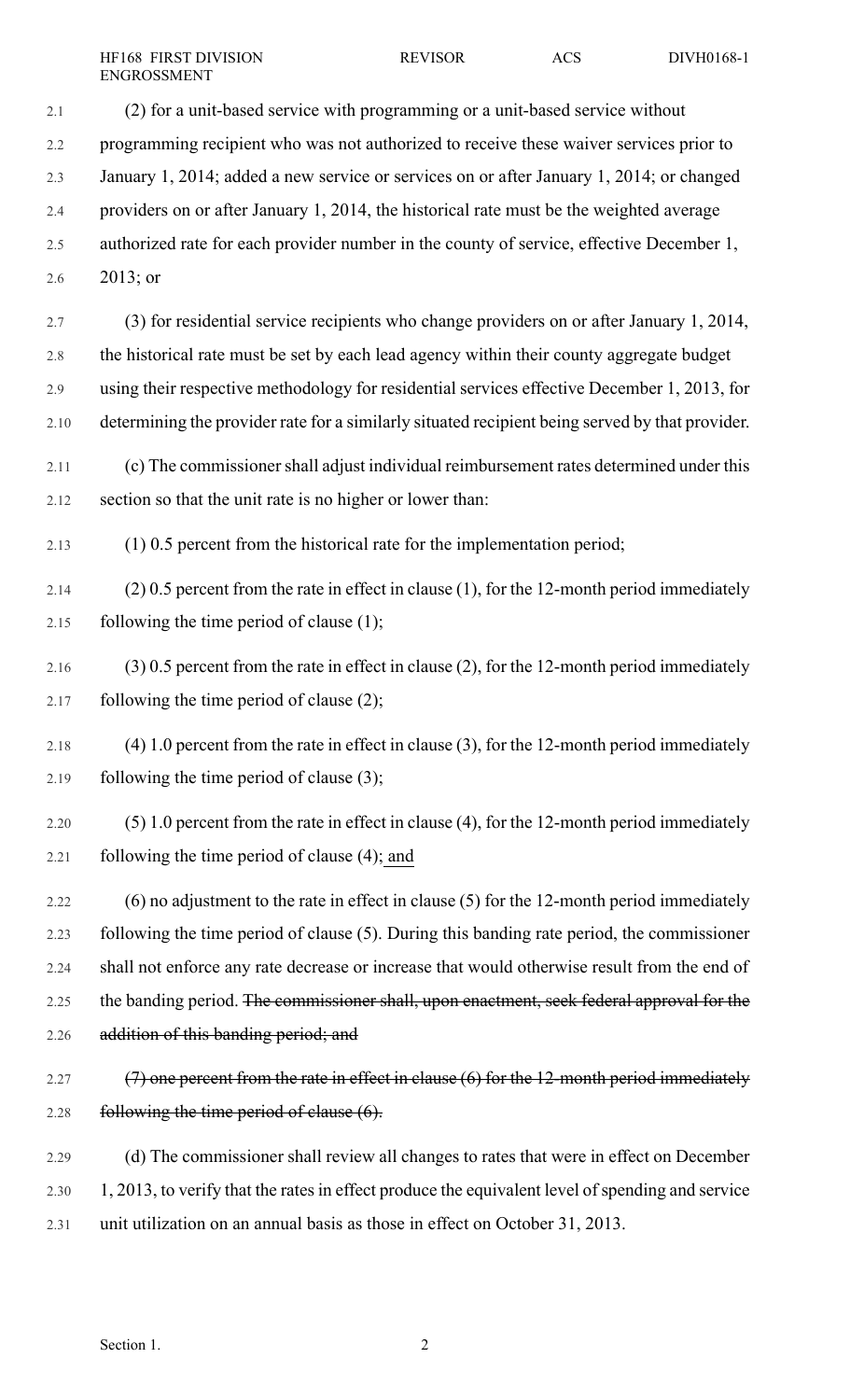3.1 (e) By December 31, 2014, the commissioner shall complete the review in paragraph 3.2 (d), adjust rates to provide equivalent annual spending, and make appropriate adjustments. 3.3 (f) During the banding period, the Medicaid Management Information System (MMIS) 3.4 service agreement rate must be adjusted to account for change in an individual's need. The 3.5 commissioner shall adjust the Medicaid Management Information System (MMIS) service 3.6 agreement rate by: 3.7 (1) calculating a service rate under section 256B.4914, subdivision 6, 7, 8, or 9, for the 3.8 individual with variables reflecting the level of service in effect on December 1, 2013; 3.9 (2) calculating a service rate under section 256B.4914, subdivision 6, 7, 8, or 9, for the 3.10 individual with variables reflecting the updated level of service at the time of application; 3.11 and 3.12 (3) adding to orsubtracting from the Medicaid Management Information System (MMIS) 3.13 service agreement rate, the difference between the values in clauses (1) and (2). 3.14 (g) This subdivision must not apply to rates for recipients served by providers new to a 3.15 given county after January 1, 2014. Providers of personal supports services who also acted 3.16 as fiscal support entities must be treated as new providers as of January 1, 2014. 3.17 **EFFECTIVE DATE.** This section is effective the day following final enactment. 3.18 Sec. 2. Minnesota Statutes 2018, section 256B.4913, subdivision 5, is amended to read: 3.19 Subd. 5. **Stakeholder consultation and county training.** (a) The commissioner shall 3.20 continue consultation on regular intervals with the existing stakeholder group established 3.21 as part of the rate-setting methodology process and others, to gather input, concerns, and 3.22 data, to assist in the full implementation ongoing administration of the new rate payment 3.23 system and to make pertinent information available to the public through the department's 3.24 website. 3.25 (b) The commissioner shall offer training at least annually for county personnel 3.26 responsible for administering the rate-setting framework in a manner consistent with this 3.27 section and section 256B.4914. 3.28 (c) The commissioner shall maintain an online instruction manual explaining the

3.30 256B.4914, and shall be accessible to all stakeholders including recipients, representatives

3.29 rate-setting framework. The manual shall be consistent with this section and section

3.31 of recipients, county or tribal agencies, and license holders.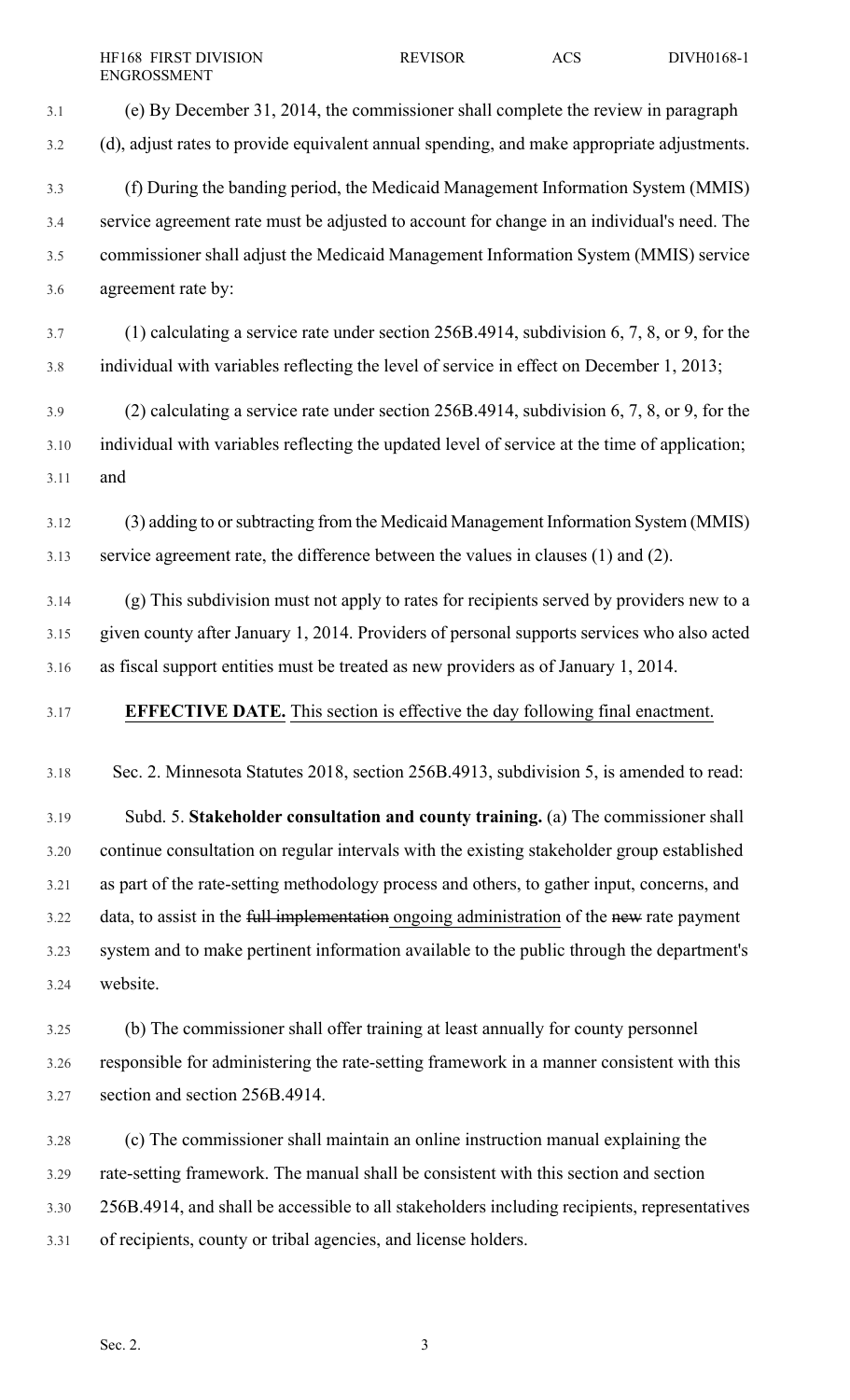4.1 (d) The commissionershall not defer to the county or tribal agency on matters of technical 4.2 application of the rate-setting framework, and a county or tribal agency shall not set rates 4.3 in a manner that conflicts with this section or section 256B.4914. 4.4 **EFFECTIVE DATE.** This section is effective January 1, 2020. 4.5 Sec. 3. Minnesota Statutes 2018, section 256B.4914, subdivision 2, is amended to read: 4.6 Subd. 2. **Definitions.** (a) For purposes of this section, the following terms have the 4.7 meanings given them, unless the context clearly indicates otherwise. 4.8 (b) "Commissioner" means the commissioner of human services. 4.9 (c) "Comparable occupations" means the occupations, excluding direct care staff, as 4.10 represented by the Bureau of Labor Statistics standard occupational classification codes 4.11 that have the same classification for: 4.12 (1) typical education needed for entry; 4.13 (2) work experience in a related occupation; and 4.14 (3) typical on-the-job training competency as the most predominant classification for 4.15 direct care staff. 4.16  $\left(\frac{e}{c}\right)$  (d) "Component value" means underlying factors that are part of the cost of providing 4.17 services that are built into the waiver rates methodology to calculate service rates. 4.18 (d) (e) "Customized living tool" means a methodology for setting service rates that 4.19 delineates and documents the amount of each component service included in a recipient's 4.20 customized living service plan. 4.21 (f) "Direct care staff" means employees providing direct service to people receiving 4.22 services under this section. Direct care staff excludes executive, managerial, and 4.23 administrative staff. 4.24  $\left(e\right)$  (g) "Disability waiver rates system" means a statewide system that establishes rates 4.25 that are based on uniform processes and captures the individualized nature of waiver services 4.26 and recipient needs. 4.27  $(f)$  (h) "Individual staffing" means the time spent as a one-to-one interaction specific to 4.28 an individual recipient by staff to provide direct support and assistance with activities of 4.29 daily living, instrumental activities of daily living, and training to participants, and is based 4.30 on the requirements in each individual's coordinated service and support plan under section 4.31 245D.02,subdivision 4b; any coordinated service and support plan addendum undersection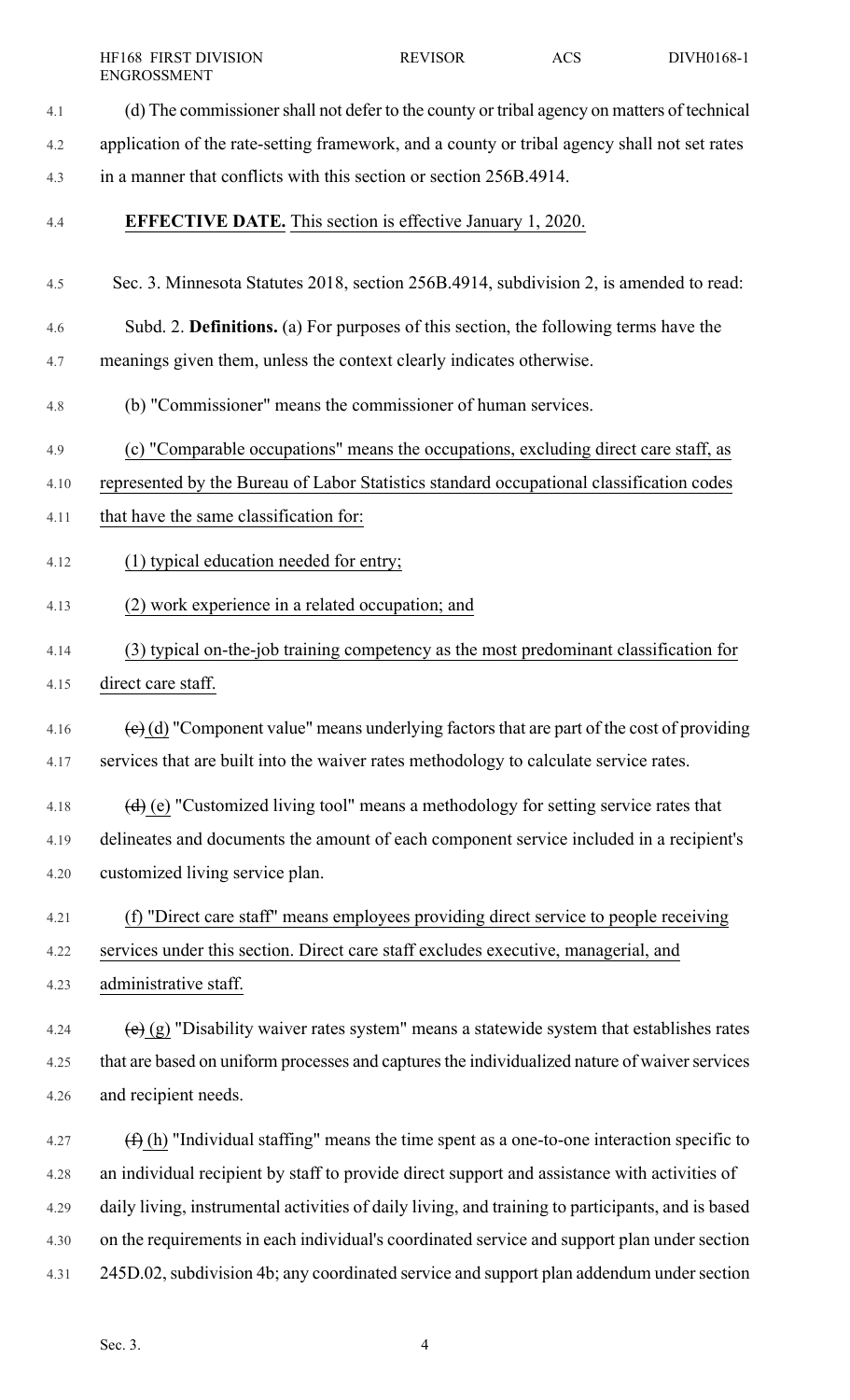- 5.1 245D.02, subdivision 4c; and an assessment tool. Provider observation of an individual's 5.2 needs must also be considered.
- $\left(\frac{1}{2}\right)$  (i) "Lead agency" means a county, partnership of counties, or tribal agency charged 5.4 with administering waivered services under sections 256B.092 and 256B.49.
- $\frac{1}{5.5}$  (h) (j) "Median" means the amount that divides distribution into two equal groups, 5.6 one-half above the median and one-half below the median.
- $\overrightarrow{f}$  (i) (k) "Payment or rate" means reimbursement to an eligible provider for services 5.8 provided to a qualified individual based on an approved service authorization.
- 5.9  $\qquad (i)$  (l) "Rates management system" means a web-based software application that uses a 5.10 framework and component values, as determined by the commissioner, to establish service 5.11 rates.
- $5.12$  (k) (m) "Recipient" means a person receiving home and community-based services 5.13 funded under any of the disability waivers.
- $\frac{1}{2}$  (h) "Shared staffing" means time spent by employees, not defined under paragraph 5.15 (f), providing or available to provide more than one individual with direct support and 5.16 assistance with activities of daily living as defined under section 256B.0659, subdivision 5.17 1, paragraph (b); instrumental activities of daily living as defined under section 256B.0659, 5.18 subdivision 1, paragraph (i); ancillary activities needed to support individual services; and 5.19 training to participants, and is based on the requirements in each individual's coordinated 5.20 service and support plan under section 245D.02, subdivision 4b; any coordinated service 5.21 and support plan addendum under section 245D.02, subdivision 4c; an assessment tool; and 5.22 provider observation of an individual's service need. Total shared staffing hours are divided 5.23 proportionally by the number of individuals who receive the shared service provisions.
- 5.24  $\text{(m)}$  (o) "Staffing ratio" means the number of recipients a service provider employee 5.25 supports during a unit of service based on a uniform assessment tool, provider observation, 5.26 case history, and the recipient's services of choice, and not based on the staffing ratios under 5.27 section 245D.31.
- 5.28  $\qquad \qquad \text{(h)} \text{(p)}$  "Unit of service" means the following:

5.29 (1) for residential support services under subdivision 6, a unit of service is a day. Any 5.30 portion of any calendar day, within allowable Medicaid rules, where an individual spends 5.31 time in a residential setting is billable as a day;

5.32 (2) for day services under subdivision 7: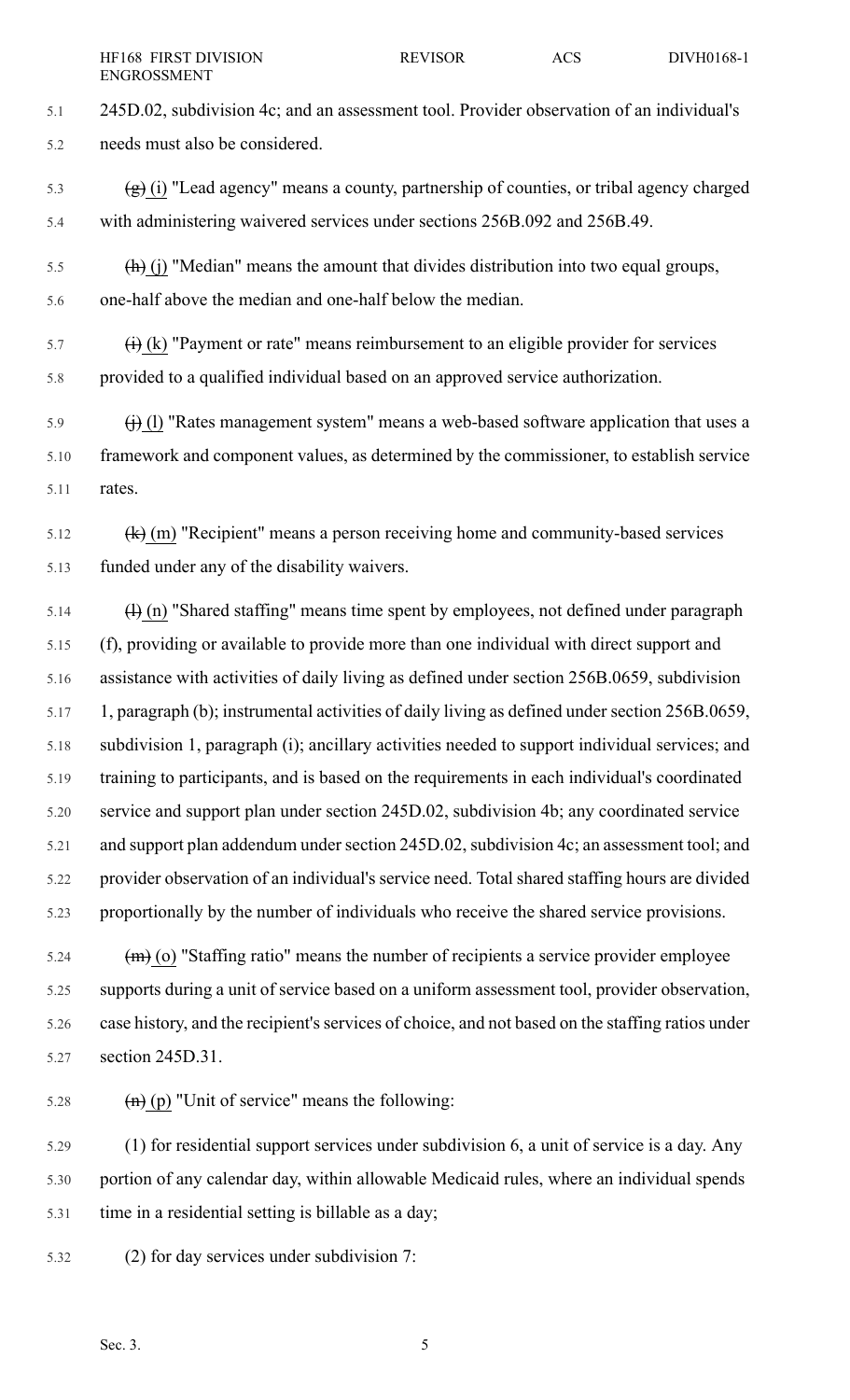|      | HF168 FIRST DIVISION<br><b>ENGROSSMENT</b>                                                             | <b>REVISOR</b> | <b>ACS</b> | DIVH0168-1 |
|------|--------------------------------------------------------------------------------------------------------|----------------|------------|------------|
| 6.1  | (i) for day training and habilitation services, a unit of service is either:                           |                |            |            |
| 6.2  | (A) a day unit of service is defined as six or more hours of time spent providing direct               |                |            |            |
| 6.3  | services and transportation; or                                                                        |                |            |            |
| 6.4  | (B) a partial day unit of service is defined as fewer than six hours of time spent providing           |                |            |            |
| 6.5  | direct services and transportation; and                                                                |                |            |            |
| 6.6  | (C) for new day service recipients after January 1, 2014, 15 minute units of service must              |                |            |            |
| 6.7  | be used for fewer than six hours of time spent providing direct services and transportation;           |                |            |            |
| 6.8  | (ii) for adult day and structured day services, a unit of service is a day or 15 minutes. A            |                |            |            |
| 6.9  | day unit of service is six or more hours of time spent providing direct services;                      |                |            |            |
| 6.10 | (iii) for prevocational services, a unit of service is a day or an hour. A day unit of service         |                |            |            |
| 6.11 | is six or more hours of time spent providing direct service;                                           |                |            |            |
| 6.12 | (3) for unit-based services with programming under subdivision 8:                                      |                |            |            |
| 6.13 | (i) for supported living services, a unit of service is a day or 15 minutes. When a day                |                |            |            |
| 6.14 | rate is authorized, any portion of a calendar day where an individual receives services is             |                |            |            |
| 6.15 | billable as a day; and                                                                                 |                |            |            |
| 6.16 | (ii) for all other services, a unit of service is 15 minutes; and                                      |                |            |            |
| 6.17 | (4) for unit-based services without programming under subdivision 9, a unit of service                 |                |            |            |
| 6.18 | is 15 minutes.                                                                                         |                |            |            |
| 6.19 | Sec. 4. Minnesota Statutes 2018, section 256B.4914, subdivision 4, is amended to read:                 |                |            |            |
| 6.20 | Subd. 4. Data collection for rate determination. (a) Rates for applicable home and                     |                |            |            |
| 6.21 | community-based waivered services, including rate exceptions under subdivision 12, are                 |                |            |            |
| 6.22 | set by the rates management system.                                                                    |                |            |            |
| 6.23 | (b) Data for services under section 256B.4913, subdivision 4a, shall be collected in a                 |                |            |            |
| 6.24 | manner prescribed by the commissioner.                                                                 |                |            |            |
| 6.25 | $\overline{e}$ (b) Data and information in the rates management system may be used to calculate        |                |            |            |
| 6.26 | an individual's rate.                                                                                  |                |            |            |
| 6.27 | $\left(\frac{d}{d}\right)$ (c) Service providers, with information from the community support plan and |                |            |            |
| 6.28 | oversight by lead agencies, shall provide values and information needed to calculate an                |                |            |            |
| 6.29 | individual's rate into the rates management system. The determination of service levels must           |                |            |            |
| 6.30 | be part of a discussion with members of the support team as defined in section 245D.02,                |                |            |            |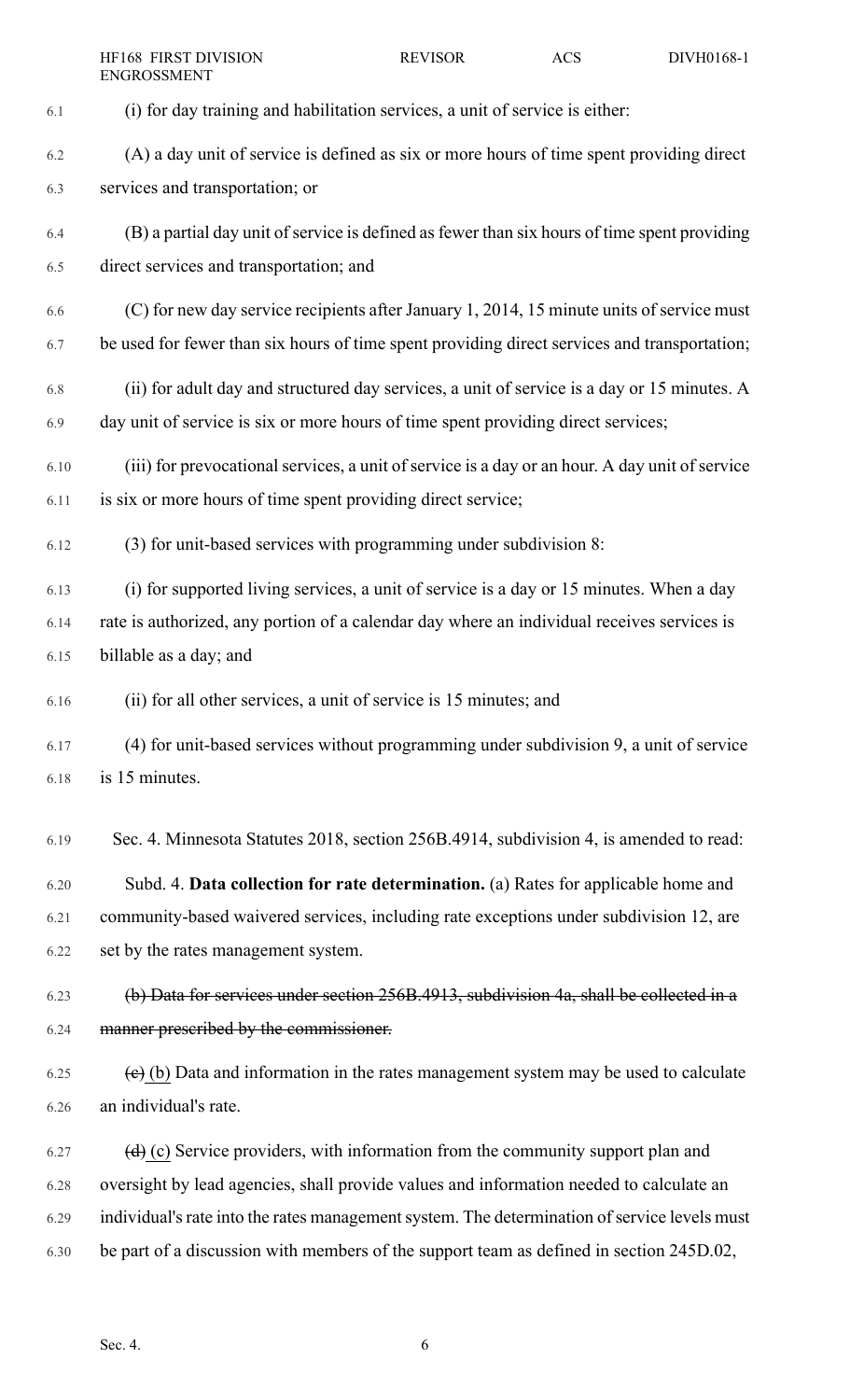| <b>HF168 FIRST DIVISION</b> | <b>REVISOR</b> | ACS | DIVH0168-1 |
|-----------------------------|----------------|-----|------------|
| ENGROSSMENT                 |                |     |            |

- 7.1 subdivision 34. This discussion must occur prior to the final establishment of each individual's
- 7.2 rate. The values and information include:
- 7.3 (1) shared staffing hours;
- 7.4 (2) individual staffing hours;
- 7.5 (3) direct registered nurse hours;
- 7.6 (4) direct licensed practical nurse hours;
- 7.7 (5) staffing ratios;
- 7.8 (6) information to document variable levels of service qualification for variable levels 7.9 of reimbursement in each framework;
- 7.10 (7) shared or individualized arrangements for unit-based services, including the staffing 7.11 ratio;
- 7.12 (8) number of trips and miles for transportation services; and
- 7.13 (9) service hours provided through monitoring technology.
- 7.14  $(e)$  (d) Updates to individual data must include:
- 7.15 (1) data for each individual that is updated annually when renewing service plans; and
- 7.16 (2) requests by individuals or lead agencies to update a rate whenever there is a change 7.17 in an individual's service needs, with accompanying documentation.
- 7.18  $(f)$  (e) Lead agencies shall review and approve all services reflecting each individual's 7.19 needs, and the values to calculate the final payment rate for services with variables under 7.20 subdivisions 6, 7, 8, and 9 for each individual. Lead agencies must notify the individual and 7.21 the service provider of the final agreed-upon values and rate, and provide information that 7.22 is identical to what was entered into the rates management system. If a value used was 7.23 mistakenly or erroneously entered and used to calculate a rate, a provider may petition lead 7.24 agencies to correct it. Lead agencies must respond to these requests. When responding to 7.25 the request, the lead agency must consider:
- 7.26 (1) meeting the health and welfare needs of the individual or individuals receiving 7.27 services by service site, identified in their coordinated service and support plan undersection 7.28 245D.02, subdivision 4b, and any addendum under section 245D.02, subdivision 4c;
- 7.29 (2) meeting the requirements for staffing under subdivision 2, paragraphs  $(f)$  (h),  $(i)$  (n), 7.30 and  $(m)$  (o); and meeting or exceeding the licensing standards for staffing required under 7.31 section 245D.09, subdivision 1; and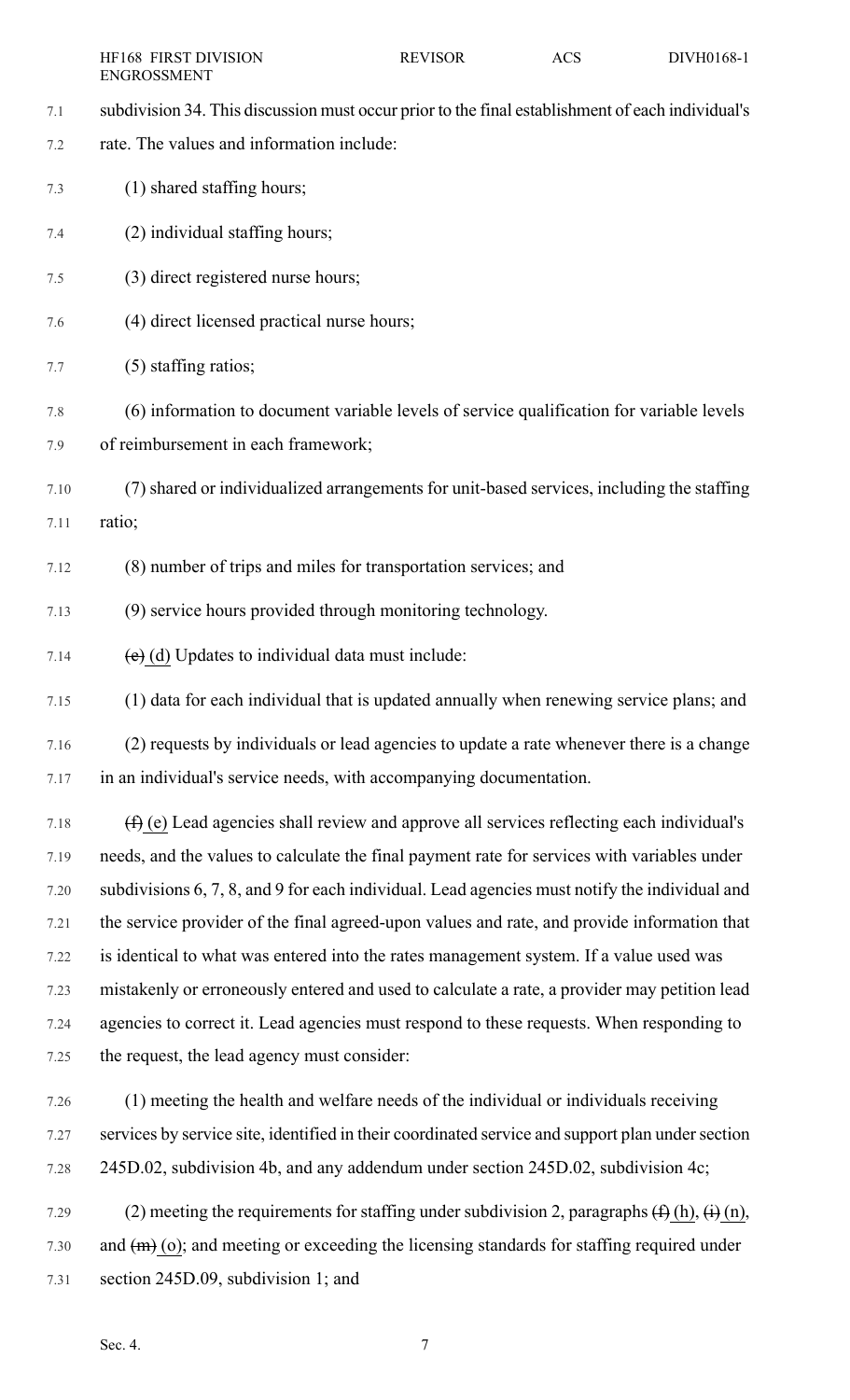8.1 (3) meeting the staffing ratio requirements under subdivision 2, paragraph  $\left(\mathbf{h}\right)$  (o), and 8.2 meeting or exceeding the licensing standards for staffing required under section 245D.31.

#### 8.3 **EFFECTIVE DATE.** This section is effective January 1, 2020.

8.4 Sec. 5. Minnesota Statutes 2018, section 256B.4914, subdivision 5, is amended to read:

8.5 Subd. 5. **Base wage index and standard component values.** (a) The base wage index 8.6 is established to determine staffing costs associated with providing services to individuals 8.7 receiving home and community-based services. For purposes of developing and calculating 8.8 the proposed base wage, Minnesota-specific wages taken from job descriptions and standard 8.9 occupational classification (SOC) codes from the Bureau of Labor Statistics as defined in 8.10 the most recent edition of the Occupational Handbook must be used. The base wage index 8.11 must be calculated as follows:

8.12 (1) for residential direct care staff, the sum of:

8.13 (i) 15 percent of the subtotal of 50 percent of the median wage for personal and home 8.14 health aide (SOC code 39-9021); 30 percent of the median wage for nursing assistant (SOC 8.15 code 31-1014); and 20 percent of the median wage forsocial and human services aide (SOC 8.16 code 21-1093); and

8.17 (ii) 85 percent of the subtotal of 20 percent of the median wage for home health aide 8.18 (SOC code 31-1011); 20 percent of the median wage for personal and home health aide 8.19 (SOC code 39-9021); 20 percent of the median wage for nursing assistant (SOC code 8.20 31-1014); 20 percent of the median wage for psychiatric technician (SOC code 29-2053); 8.21 and 20 percent of the median wage forsocial and human services aide (SOC code 21-1093);

- 8.22 (2) for day services, 20 percent of the median wage for nursing assistant (SOC code 8.23 31-1014); 20 percent of the median wage for psychiatric technician (SOC code 29-2053); 8.24 and 60 percent of the median wage forsocial and human services aide (SOC code 21-1093);
- 8.25 (3) for residential asleep-overnight staff, the wage is the minimum wage in Minnesota 8.26 for large employers, except in a family foster care setting, the wage is 36 percent of the 8.27 minimum wage in Minnesota for large employers;
- 8.28 (4) for behavior program analyststaff, 100 percent of the median wage for mental health 8.29 counselors (SOC code 21-1014);

8.30 (5) for behavior program professional staff, 100 percent of the median wage for clinical 8.31 counseling and school psychologist (SOC code 19-3031);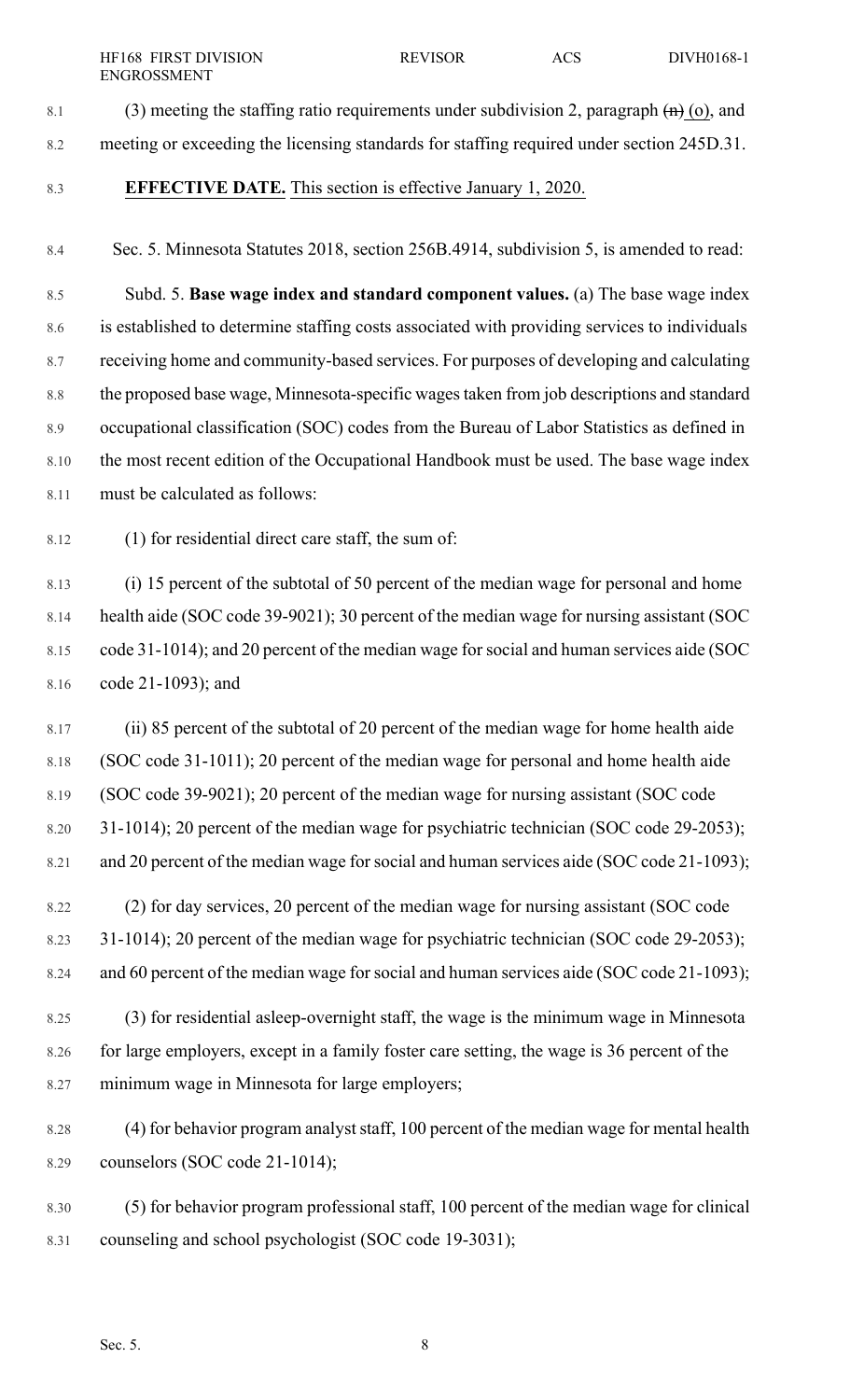9.1 (6) for behavior program specialist staff, 100 percent of the median wage for psychiatric 9.2 technicians (SOC code 29-2053);

- 9.3 (7) forsupportive living servicesstaff, 20 percent of the median wage for nursing assistant 9.4 (SOC code 31-1014); 20 percent of the median wage for psychiatric technician (SOC code 9.5 29-2053); and 60 percent of the median wage forsocial and human services aide (SOC code 9.6 21-1093);
- 9.7 (8) for housing access coordination staff, 100 percent of the median wage for community 9.8 and social services specialist (SOC code 21-1099);
- 9.9 (9) for in-home family support staff, 20 percent of the median wage for nursing aide 9.10 (SOC code 31-1012); 30 percent of the median wage for community social service specialist 9.11 (SOC code 21-1099); 40 percent of the median wage for social and human services aide 9.12 (SOC code 21-1093); and ten percent of the median wage for psychiatric technician (SOC 9.13 code 29-2053);
- 9.14 (10) for individualized home supports services staff, 40 percent of the median wage for 9.15 community social service specialist (SOC code 21-1099); 50 percent of the median wage 9.16 for social and human services aide (SOC code 21-1093); and ten percent of the median 9.17 wage for psychiatric technician (SOC code 29-2053);
- 9.18 (11) for independent living skills staff, 40 percent of the median wage for community 9.19 social service specialist (SOC code 21-1099); 50 percent of the median wage for social and 9.20 human services aide (SOC code 21-1093); and ten percent of the median wage for psychiatric 9.21 technician (SOC code 29-2053);
- 9.22 (12) for independent living skills specialist staff, 100 percent of mental health and 9.23 substance abuse social worker (SOC code 21-1023);
- 9.24 (13) for supported employment staff, 20 percent of the median wage for nursing assistant 9.25 (SOC code 31-1014); 20 percent of the median wage for psychiatric technician (SOC code 9.26 29-2053); and 60 percent of the median wage forsocial and human services aide (SOC code 9.27 21-1093);
- 9.28 (14) for employment support services staff, 50 percent of the median wage for 9.29 rehabilitation counselor (SOC code 21-1015); and 50 percent of the median wage for 9.30 community and social services specialist (SOC code 21-1099);
- 9.31 (15) for employment exploration services staff, 50 percent of the median wage for 9.32 rehabilitation counselor (SOC code 21-1015); and 50 percent of the median wage for 9.33 community and social services specialist (SOC code 21-1099);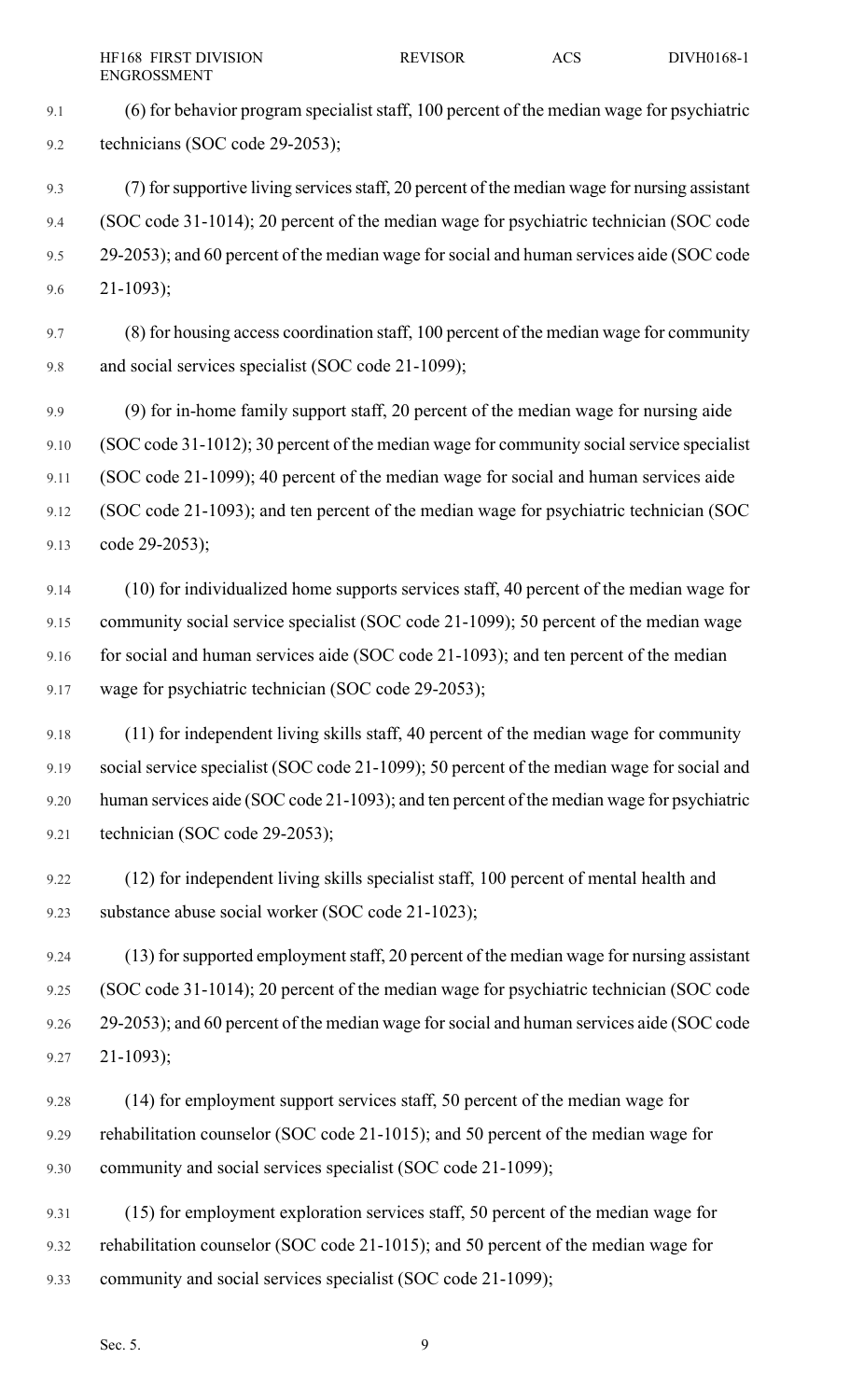10.1 (16) for employment development services staff, 50 percent of the median wage for 10.2 education, guidance,school, and vocational counselors(SOC code 21-1012); and 50 percent 10.3 of the median wage for community and social services specialist (SOC code 21-1099);

10.4 (17) for adult companion staff, 50 percent of the median wage for personal and home 10.5 care aide (SOC code 39-9021); and 50 percent of the median wage for nursing assistant 10.6 (SOC code 31-1014);

10.7 (18) for night supervision staff, 20 percent of the median wage for home health aide 10.8 (SOC code 31-1011); 20 percent of the median wage for personal and home health aide 10.9 (SOC code 39-9021); 20 percent of the median wage for nursing assistant (SOC code 10.10 31-1014); 20 percent of the median wage for psychiatric technician (SOC code 29-2053); 10.11 and 20 percent of the median wage for social and human services aide (SOC code 21-1093);

10.12 (19) for respite staff, 50 percent of the median wage for personal and home care aide 10.13 (SOC code 39-9021); and 50 percent of the median wage for nursing assistant (SOC code  $10.14$  31-1014);

10.15 (20) for personal support staff, 50 percent of the median wage for personal and home 10.16 care aide (SOC code 39-9021); and 50 percent of the median wage for nursing assistant 10.17 (SOC code 31-1014);

10.18 (21) for supervisory staff, 100 percent of the median wage for community and social 10.19 services specialist (SOC code 21-1099), with the exception of the supervisor of behavior 10.20 professional, behavior analyst, and behavior specialists, which is 100 percent of the median 10.21 wage for clinical counseling and school psychologist (SOC code 19-3031);

10.22 (22) for registered nurse staff, 100 percent of the median wage for registered nurses 10.23 (SOC code 29-1141); and

10.24 (23) for licensed practical nurse staff, 100 percent of the median wage for licensed 10.25 practical nurses (SOC code 29-2061).

10.26 (b) Component values for residential support services are:

- 10.27 (1) competitive workforce factor: 4.7 percent;
- 10.28  $(1)$  (2) supervisory span of control ratio: 11 percent;

10.29  $(2)(3)$  employee vacation, sick, and training allowance ratio: 8.71 percent;

- 10.30  $(3)$  (4) employee-related cost ratio: 23.6 percent;
- 10.31 (4) (5) general administrative support ratio: 13.25 percent;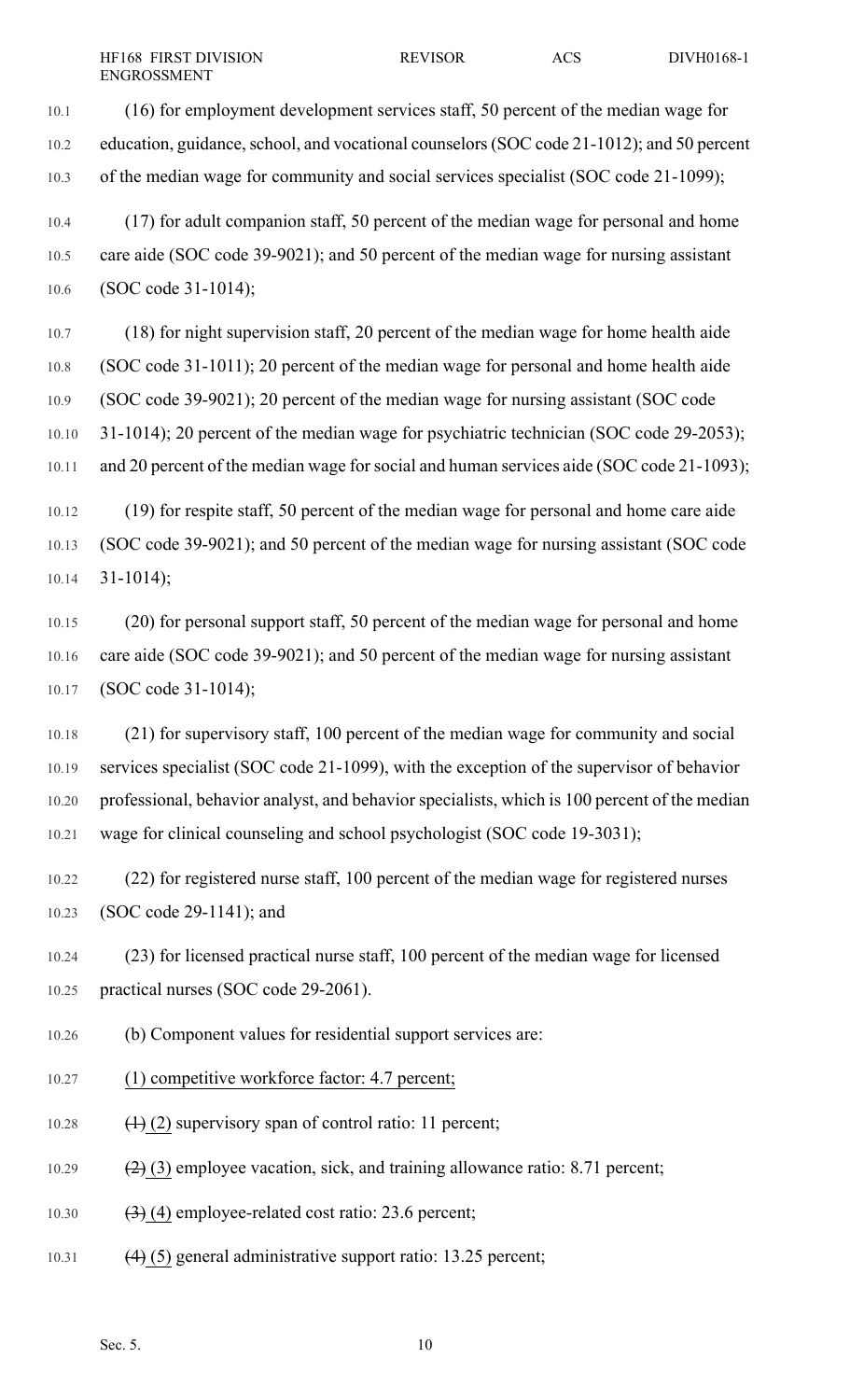- 11.1  $\left(5\right)$  (6) program-related expense ratio: 1.3 percent; and
- 11.2  $(6)$  (7) absence and utilization factor ratio: 3.9 percent.
- 11.3 (c) Component values for family foster care are:
- 11.4 (1) competitive workforce factor: 4.7 percent;
- 11.5  $(1)$  (2) supervisory span of control ratio: 11 percent;
- 11.6  $(2)(3)$  employee vacation, sick, and training allowance ratio: 8.71 percent;
- 11.7  $\left(\frac{3}{2}\right)$  (4) employee-related cost ratio: 23.6 percent;
- 11.8 (4) (5) general administrative support ratio: 3.3 percent;
- 11.9  $(5)(6)$  program-related expense ratio: 1.3 percent; and
- 11.10  $(6)(7)$  absence factor: 1.7 percent.
- 11.11 (d) Component values for day services for all services are:
- 11.12 (1) competitive workforce factor: 4.7 percent;
- 11.13  $(1)$  (2) supervisory span of control ratio: 11 percent;
- 11.14  $(2)$  (3) employee vacation, sick, and training allowance ratio: 8.71 percent;
- 11.15  $(3)$  (4) employee-related cost ratio: 23.6 percent;
- 11.16  $(4)$  (5) program plan support ratio: 5.6 percent;
- 11.17  $\left(5\right)$  (6) client programming and support ratio: ten percent;
- 11.18  $(6)(7)$  general administrative support ratio: 13.25 percent;
- 11.19  $(7)$  (8) program-related expense ratio: 1.8 percent; and
- 11.20  $(8)(9)$  absence and utilization factor ratio: 9.4 percent.
- 11.21 (e) Component values for unit-based services with programming are:
- 11.22 (1) competitive workforce factor: 4.7 percent;
- 11.23  $(1)$  (2) supervisory span of control ratio: 11 percent;
- 11.24  $(2)$  (3) employee vacation, sick, and training allowance ratio: 8.71 percent;
- 11.25  $(3)$  (4) employee-related cost ratio: 23.6 percent;
- 11.26  $(4)$  (5) program plan supports ratio: 15.5 percent;
- 11.27  $(5)$  (6) client programming and supports ratio: 4.7 percent;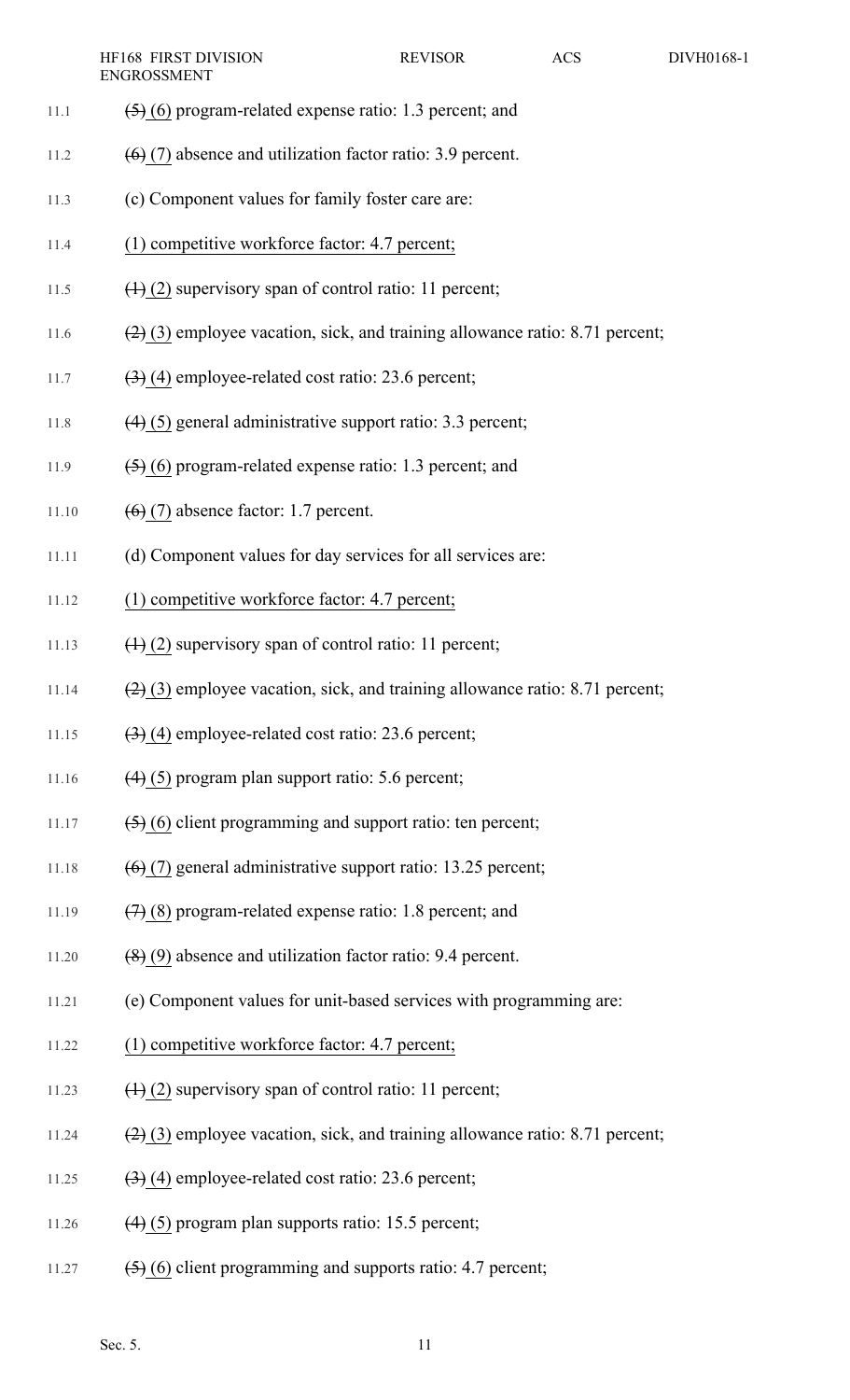- 12.1  $(6)$  (7) general administrative support ratio: 13.25 percent;
- 12.2  $(7)$  (8) program-related expense ratio: 6.1 percent; and
- 12.3 (8) (9) absence and utilization factor ratio: 3.9 percent.
- 12.4 (f) Component values for unit-based services without programming except respite are:
- 12.5 (1) competitive workforce factor: 4.7 percent;
- 12.6  $(1)$  (2) supervisory span of control ratio: 11 percent;
- 12.7  $(2)(3)$  employee vacation, sick, and training allowance ratio: 8.71 percent;
- 12.8  $(3)$  (4) employee-related cost ratio: 23.6 percent;
- 12.9  $(4)$  (5) program plan support ratio: 7.0 percent;
- 12.10  $(5)(6)$  client programming and support ratio: 2.3 percent;
- 12.11  $(6)$  (7) general administrative support ratio: 13.25 percent;
- 12.12  $(7)$  (8) program-related expense ratio: 2.9 percent; and
- 12.13  $(8)(9)$  absence and utilization factor ratio: 3.9 percent.
- 12.14 (g) Component values for unit-based services without programming for respite are:
- 12.15 (1) competitive workforce factor: 4.7 percent;
- 12.16  $\left(1\right)$  (2) supervisory span of control ratio: 11 percent;
- 12.17  $(2)$  (3) employee vacation, sick, and training allowance ratio: 8.71 percent;
- 12.18  $(3)$  (4) employee-related cost ratio: 23.6 percent;
- 12.19  $(4)$  (5) general administrative support ratio: 13.25 percent;
- 12.20  $(5)$  (6) program-related expense ratio: 2.9 percent; and
- 12.21  $(6)$  (7) absence and utilization factor ratio: 3.9 percent.
- 12.22 (h) On July 1, 2017, the commissioner shall update the base wage index in paragraph
- 12.23 (a) based on the wage data by standard occupational code (SOC) from the Bureau of Labor
- 12.24 Statistics available on December 31, 2016. The commissioner shall publish these updated
- 12.25 values and load them into the rate management system. On July January 1, 2022, and every
- 12.26 five two years thereafter, the commissioner shall update the base wage index in paragraph
- 12.27 (a) based on the most recently available wage data by SOC from the Bureau of Labor
- 12.28 Statistics. The commissioner shall publish these updated values and load them into the rate
- 12.29 management system.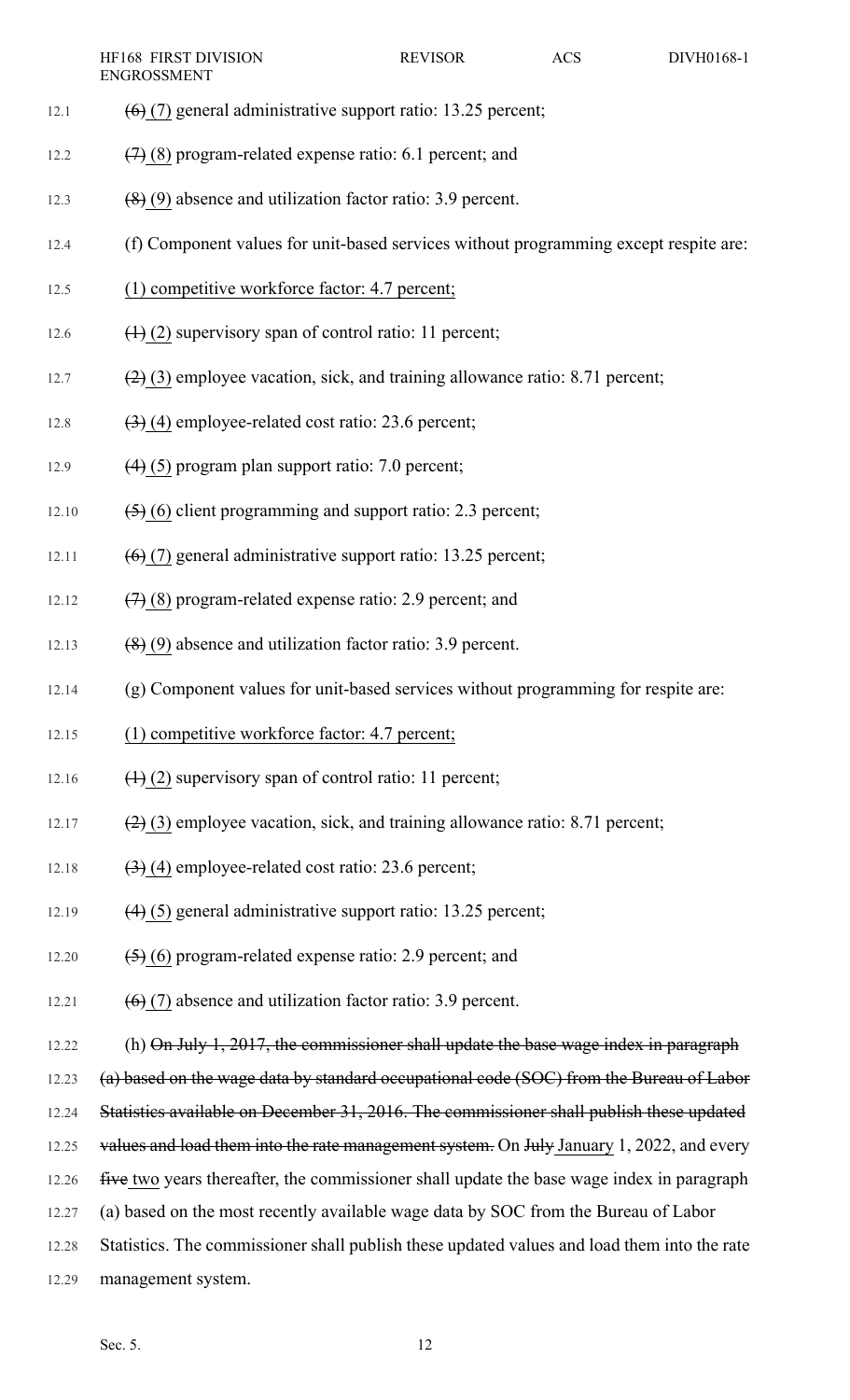- 13.1 (i) On January 1, 2022, and January 1, 2024, the commissioner shall increase paragraph 13.2 (b), clause (1); paragraph (c), clause (1); paragraph (d), clause (1); paragraph (e), clause 13.3 (1); paragraph (f), clause (1); and paragraph (g), clause (1), by two percentage points. 13.4 (j) Beginning January 1, 2026, the commissioner shall report to the chairs and ranking 13.5 minority members of the legislative committees and divisions with jurisdiction over health 13.6 and human services policy and finance an analysis of the competitive workforce factor. The 13.7 report must include recommendations to update the competitive workforce factor using: 13.8 (1) the most recently available wage data by SOC code for the weighted average wage 13.9 for direct care staff for residential services and direct care staff for day services; 13.10 (2) the most recently available wage data by SOC code of the weighted average wage 13.11 of comparable occupations; and 13.12 (3) workforce data as required under subdivision 10a, paragraph (g). 13.13 The commissioner shall not recommend an increase or decrease of the competitive workforce 13.14 factor from the current value by more than two percentage points. If, after a biennial analysis 13.15 for the next report, the competitive workforce factor is less than or equal to zero, the 13.16 commissioner shall recommend a competitive workforce factor of zero. 13.17 (i) On July 1, 2017, the commissioner shall update the framework components in 13.18 paragraph (d), clause  $(5)$ ; paragraph (e), clause  $(5)$ ; and paragraph  $(f)$ , clause  $(5)$ ; subdivision 13.19  $\qquad$  6, clauses (8) and (9); and subdivision 7, clauses (10), (16), and (17), for changes in the 13.20 Consumer Price Index. The commissioner will adjust these values higher or lower by the 13.21 percentage change in the Consumer Price Index-All Items, United States city average 13.22 (CPI-U) from January 1, 2014, to January 1, 2017. The commissioner shall publish these 13.23 updated values and load them into the rate management system. (k) On July January 1, 13.24 2022, and every five two years thereafter, the commissioner shall update the framework 13.25 components in paragraph (d), clause (5); paragraph (e), clause (5); and paragraph (f), clause 13.26 (5); subdivision 6, clauses (8) and (9); and subdivision 7, clauses (10), (16), and (17), for 13.27 changes in the Consumer Price Index. The commissioner shall adjust these values higher 13.28 or lower by the percentage change in the CPI-U from the date of the previous update to the 13.29 date of the data most recently available prior to the scheduled update. The commissioner 13.30 shall publish these updated values and load them into the rate management system. 13.31 (l) Upon the implementation of the updates under paragraphs(h) and (k), rate adjustments 13.32 authorized under section 256B.439, subdivision 7; Laws 2013, chapter 108, article 7, section
	- 13.33 60; and Laws 2014, chapter 312, article 27, section 75, shall be removed from service rates
	- 13.34 calculated under this section.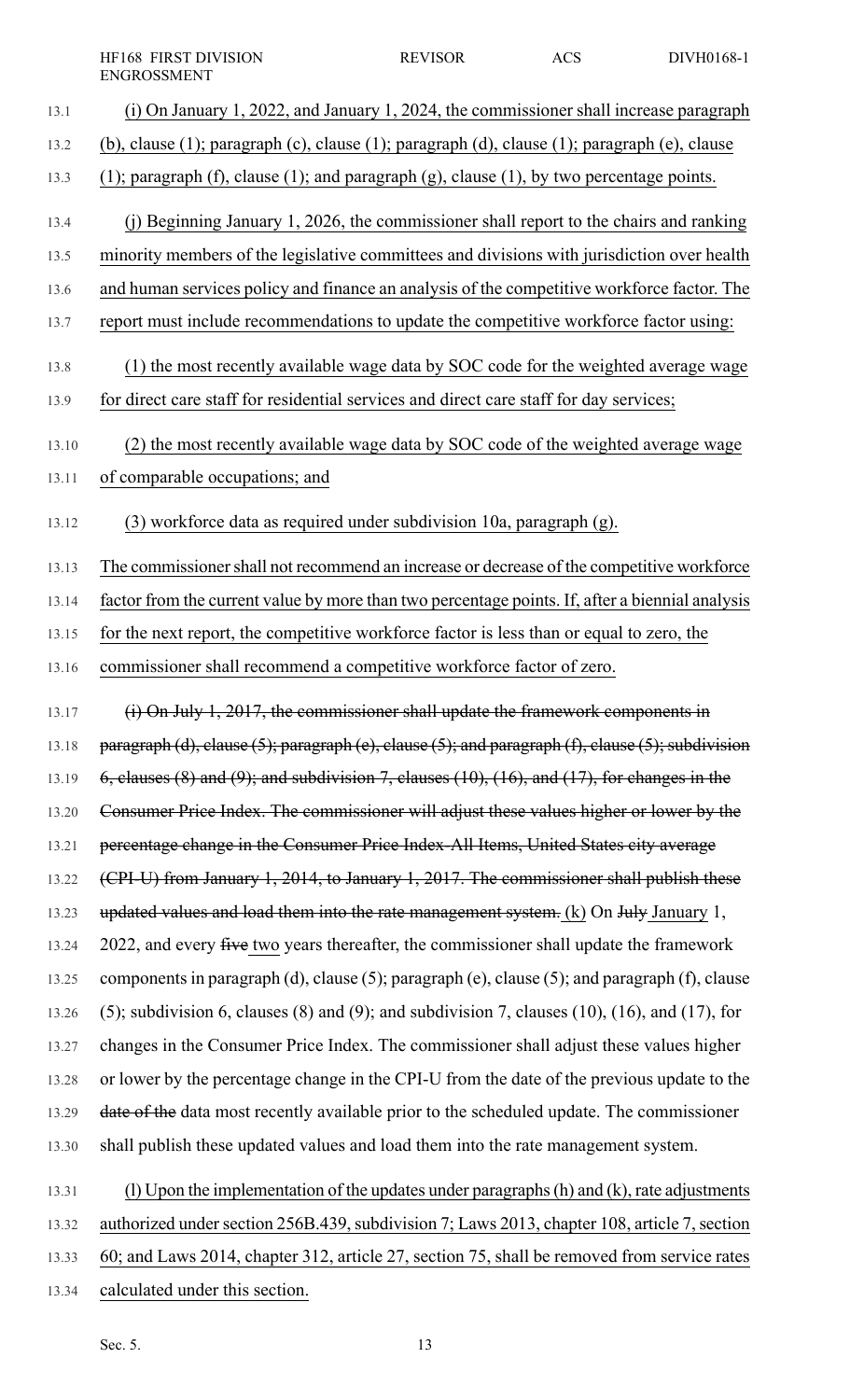|       | HF168 FIRST DIVISION<br><b>ENGROSSMENT</b>                                                                  | <b>REVISOR</b> | <b>ACS</b> | DIVH0168-1 |
|-------|-------------------------------------------------------------------------------------------------------------|----------------|------------|------------|
| 14.1  | (m) Any rate adjustments applied to the service rates calculated under this section outside                 |                |            |            |
| 14.2  | of the cost components and rate methodology specified in this section shall be removed                      |                |            |            |
| 14.3  | from rate calculations upon implementation of the updates under paragraphs (h) and (k).                     |                |            |            |
| 14.4  | $\overrightarrow{()}$ (n) In this subdivision, if Bureau of Labor Statistics occupational codes or Consumer |                |            |            |
| 14.5  | Price Index items are unavailable in the future, the commissioner shall recommend to the                    |                |            |            |
| 14.6  | legislature codes or items to update and replace missing component values.                                  |                |            |            |
| 14.7  | <b>EFFECTIVE DATE.</b> This section is effective January 1, 2020, or upon federal approval,                 |                |            |            |
| 14.8  | except:                                                                                                     |                |            |            |
| 14.9  | (1) paragraphs (h) and (k) are effective January 1, 2022, or upon federal approval,                         |                |            |            |
| 14.10 | whichever is later; and                                                                                     |                |            |            |
| 14.11 | paragraph (1) is effective retroactively from July 1, 2018.<br>(2)                                          |                |            |            |
| 14.12 | Sec. 6. Minnesota Statutes 2018, section 256B.4914, is amended by adding a subdivision                      |                |            |            |
| 14.13 | to read:                                                                                                    |                |            |            |
| 14.14 | Subd. 5a. Direct care staff; compensation. (a) A provider paid with rates determined                        |                |            |            |
| 14.15 | under subdivision 6 must use a minimum of 66 percent of the revenue generated by rates                      |                |            |            |
| 14.16 | determined under subdivision 6 for direct care staff compensation.                                          |                |            |            |
| 14.17 | (b) A provider paid with rates determined under subdivision 7 must use a minimum of                         |                |            |            |
| 14.18 | 45 percent of the revenue generated by rates determined under subdivision 7 for direct care                 |                |            |            |
| 14.19 | staff compensation.                                                                                         |                |            |            |
| 14.20 | (c) A provider paid with rates determined under subdivision 8 or 9 must use a minimum                       |                |            |            |
| 14.21 | of 55 percent of the revenue generated by rates determined under subdivisions 8 and 9 for                   |                |            |            |
| 14.22 | direct care staff compensation.                                                                             |                |            |            |
| 14.23 | (d) Applicable compensation under this subdivision includes:                                                |                |            |            |
| 14.24 | $(1)$ wages;                                                                                                |                |            |            |
| 14.25 | (2) Social Security and Medicare taxes;                                                                     |                |            |            |
| 14.26 | (3) federal unemployment insurance tax;                                                                     |                |            |            |
| 14.27 | (4) state unemployment insurance tax;                                                                       |                |            |            |
| 14.28 | (5) workers' compensation insurance;                                                                        |                |            |            |
| 14.29 | (6) health insurance;                                                                                       |                |            |            |
| 14.30 | dental insurance;                                                                                           |                |            |            |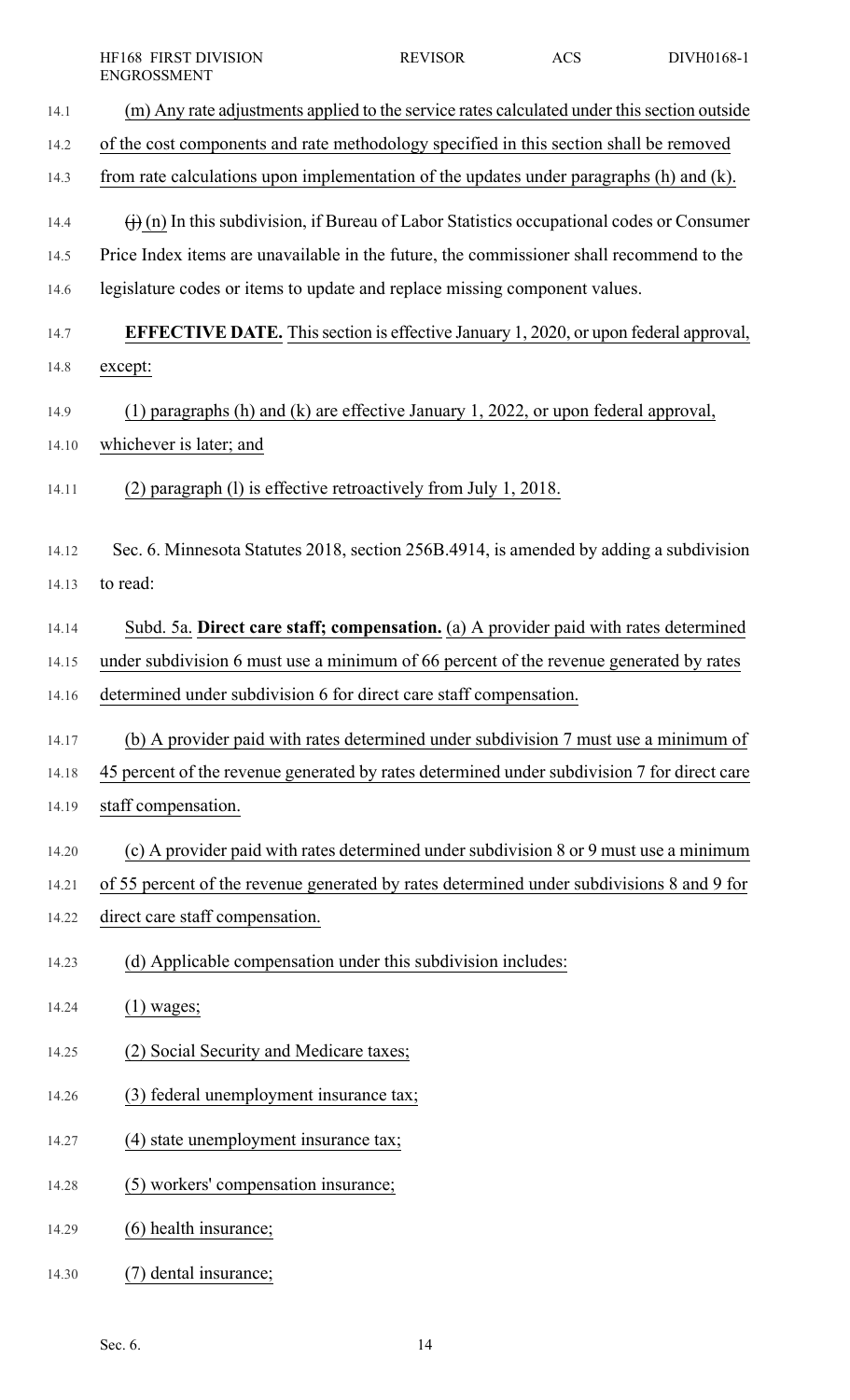|                | HF168 FIRST DIVISION<br><b>ENGROSSMENT</b>                                                         | <b>REVISOR</b> | <b>ACS</b> | DIVH0168-1 |
|----------------|----------------------------------------------------------------------------------------------------|----------------|------------|------------|
| 15.1           | $(8)$ vision insurance;                                                                            |                |            |            |
| 15.2           | $(9)$ life insurance;                                                                              |                |            |            |
| 15.3           | (10) short-term disability insurance;                                                              |                |            |            |
| 15.4           | (11) long-term disability insurance;                                                               |                |            |            |
| 15.5           | (12) retirement spending;                                                                          |                |            |            |
| 15.6           | (13) tuition reimbursement;                                                                        |                |            |            |
| 15.7           | $(14)$ wellness programs;                                                                          |                |            |            |
| 15.8           | $(15)$ paid vacation time;                                                                         |                |            |            |
| 15.9           | $(16)$ paid sick time; or                                                                          |                |            |            |
| 15.10          | (17) other items of monetary value provided to direct care staff.                                  |                |            |            |
| 15.11          | <b>EFFECTIVE DATE.</b> This section is effective January 1, 2020.                                  |                |            |            |
| 15.12          | Sec. 7. Minnesota Statutes 2018, section 256B.4914, subdivision 6, is amended to read:             |                |            |            |
| 15.13          | Subd. 6. Payments for residential support services. (a) Payments for residential support           |                |            |            |
| 15.14          | services, as defined in sections 256B.092, subdivision 11, and 256B.49, subdivision 22,            |                |            |            |
| 15.15          | must be calculated as follows:                                                                     |                |            |            |
|                | (1) determine the number of shared staffing and individual direct staff hours to meet a            |                |            |            |
| 15.16<br>15.17 | recipient's needs provided on site or through monitoring technology;                               |                |            |            |
|                |                                                                                                    |                |            |            |
| 15.18          | (2) personnel hourly wage rate must be based on the 2009 Bureau of Labor Statistics                |                |            |            |
| 15.19          | Minnesota-specific rates or rates derived by the commissioner as provided in subdivision           |                |            |            |
| 15.20          | 5. This is defined as the direct-care rate;                                                        |                |            |            |
| 15.21          | $(3)$ multiply the result of clause $(2)$ by the product of one plus the competitive workforce     |                |            |            |
| 15.22          | factor in subdivision 5, paragraph (b), clause (1). This is defined as the competitive direct-care |                |            |            |
| 15.23          | rate;                                                                                              |                |            |            |
| 15.24          | $(3)$ (4) for a recipient requiring customization for deaf and hard-of-hearing language            |                |            |            |
| 15.25          | accessibility under subdivision 12, add the customization rate provided in subdivision 12          |                |            |            |
| 15.26          | to the result of clause $(2)(3)$ . This is defined as the customized competitive direct-care rate; |                |            |            |
| 15.27          | $(4)$ (5) multiply the number of shared and individual direct staff hours provided on site         |                |            |            |
| 15.28          | or through monitoring technology and nursing hours by the appropriate staff wages in               |                |            |            |
| 15.29          | subdivision 5, paragraph (a), the competitive direct-care rate, or the customized competitive      |                |            |            |
| 15.30          | direct-care rate:                                                                                  |                |            |            |
|                |                                                                                                    |                |            |            |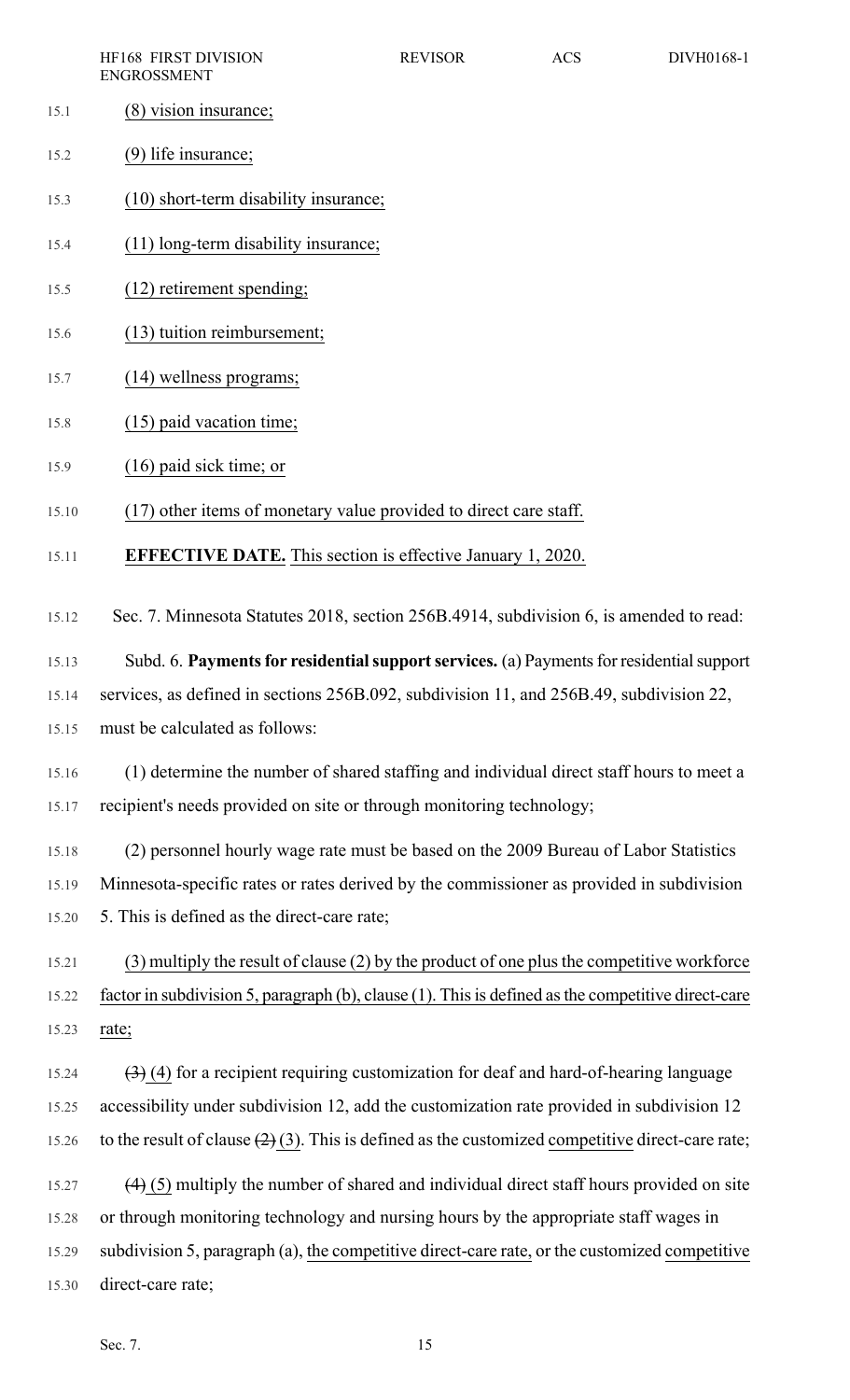16.1  $\left(5\right)$  (6) multiply the number of shared and individual direct staff hours provided on site 16.2 or through monitoring technology and nursing hours by the product of the supervision span 16.3 of control ratio in subdivision 5, paragraph (b), clause  $(1)(2)$ , and the appropriate supervision 16.4 wage in subdivision 5, paragraph (a), clause (21);

16.5 (6) (7) combine the results of clauses  $(4)$  and  $(5)$  and  $(6)$ , excluding any shared and 16.6 individual direct staff hours provided through monitoring technology, and multiply the 16.7 result by one plus the employee vacation, sick, and training allowance ratio in subdivision 16.8 5, paragraph (b), clause  $(2)$  (3). This is defined as the direct staffing cost;

16.9  $(7)$  (8) for employee-related expenses, multiply the direct staffing cost, excluding any 16.10 shared and individual direct staff hours provided through monitoring technology, by one 16.11 plus the employee-related cost ratio in subdivision 5, paragraph (b), clause  $(3)$  (4);

16.12 (8) (9) for client programming and supports, the commissioner shall add \$2,179; and

16.13  $(9)$  (10) for transportation, if provided, the commissioner shall add \$1,680, or \$3,000 if 16.14 customized for adapted transport, based on the resident with the highest assessed need.

16.15 (b) The total rate must be calculated using the following steps:

16.16 (1) subtotal paragraph (a), clauses  $(7)$  to  $(9)$  (8) to (10), and the direct staffing cost of 16.17 any shared and individual direct staff hours provided through monitoring technology that 16.18 was excluded in clause  $(7)(8)$ ;

16.19 (2) sum the standard general and administrative rate, the program-related expense ratio, 16.20 and the absence and utilization ratio;

16.21 (3) divide the result of clause (1) by one minus the result of clause (2). This is the total 16.22 payment amount; and

16.23 (4) adjust the result of clause (3) by a factor to be determined by the commissioner to 16.24 adjust for regional differences in the cost of providing services.

16.25 (c) The payment methodology for customized living, 24-hour customized living, and 16.26 residential care services must be the customized living tool. Revisions to the customized 16.27 living tool must be made to reflect the services and activities unique to disability-related 16.28 recipient needs.

16.29 (d) For individuals enrolled prior to January 1, 2014, the days of service authorized must 16.30 meet or exceed the days of service used to convert service agreements in effect on December 16.31 1, 2013, and must not result in a reduction in spending or service utilization due to conversion 16.32 during the implementation period under section 256B.4913, subdivision 4a. If during the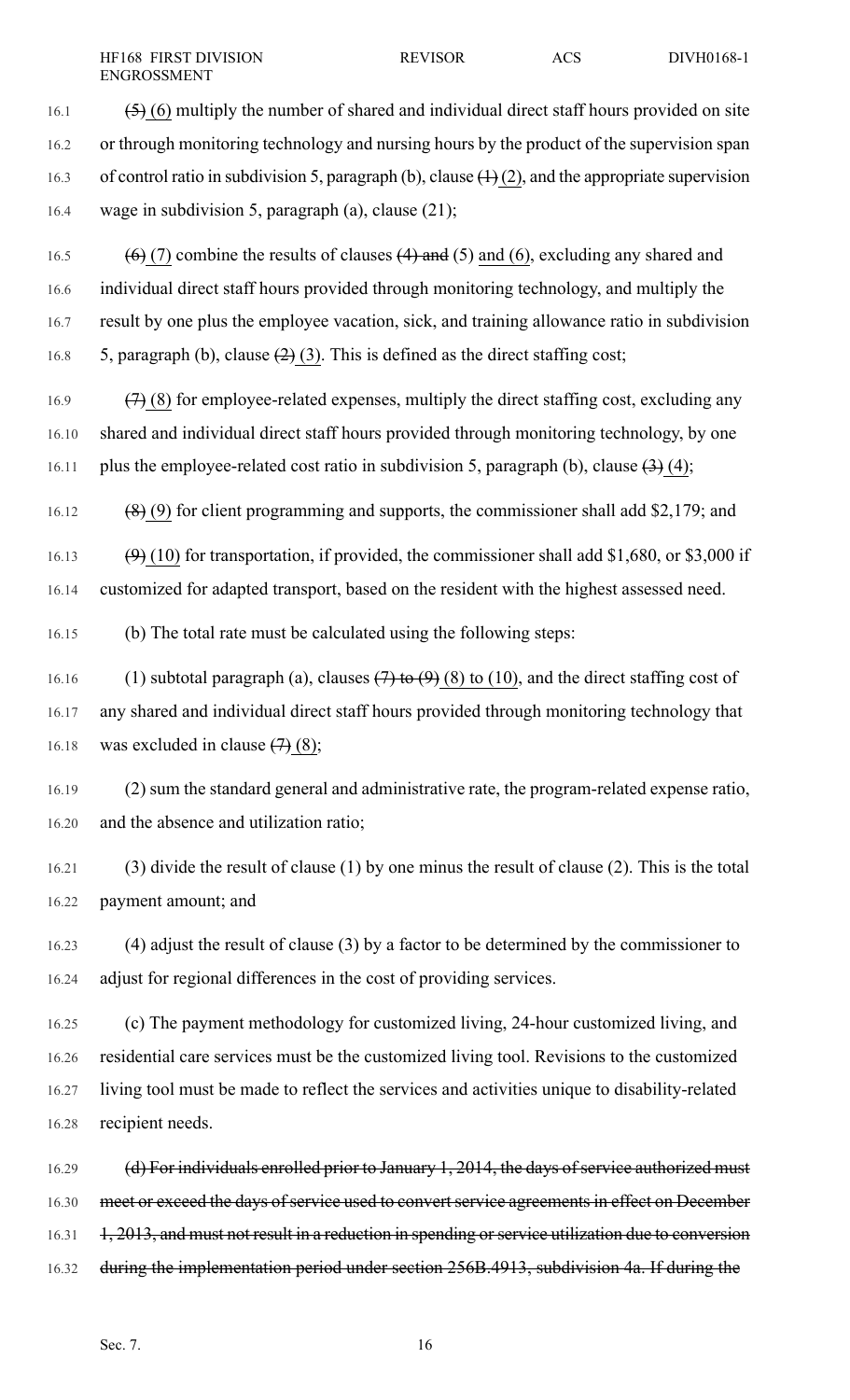- 17.1 implementation period, an individual's historical rate, including adjustments required under 17.2 section 256B.4913, subdivision 4a, paragraph (c), is equal to or greater than the rate 17.3 determined in this subdivision, the number of days authorized for the individual is 365. 17.4 (e) (d) The number of days authorized for all individuals enrolling after January 1, 2014,
- 17.5 in residential services must include every day that services start and end.
- 17.6 **EFFECTIVE DATE.** Thissection is effective January 1, 2020, or upon federal approval,

17.7 whichever is later. The commissioner of human services shall notify the revisor of statutes

- 17.8 when federal approval is obtained.
- 17.9 Sec. 8. Minnesota Statutes 2018, section 256B.4914, subdivision 7, is amended to read:

17.10 Subd. 7. **Payments for day programs.** Payments for services with day programs 17.11 including adult day care, day treatment and habilitation, prevocationalservices, and structured 17.12 day services must be calculated as follows:

17.13 (1) determine the number of units of service and staffing ratio to meet a recipient's needs:

17.14 (i) the staffing ratios for the units of service provided to a recipient in a typical week 17.15 must be averaged to determine an individual's staffing ratio; and

17.16 (ii) the commissioner, in consultation with service providers, shall develop a uniform 17.17 staffing ratio worksheet to be used to determine staffing ratios under this subdivision;

17.18 (2) personnel hourly wage rates must be based on the 2009 Bureau of Labor Statistics 17.19 Minnesota-specific rates or rates derived by the commissioner as provided in subdivision 17.20 5;

17.21 (3) multiply the result of clause (2) by the product of one plusthe competitive workforce 17.22 factor in subdivision 5, paragraph (d), clause (1). Thisis defined asthe competitive direct-care 17.23 rate;

17.24  $(3)$  (4) for a recipient requiring customization for deaf and hard-of-hearing language 17.25 accessibility under subdivision 12, add the customization rate provided in subdivision 12 17.26 to the result of clause  $(2)(3)$ . This is defined as the customized competitive direct-care rate;

17.27  $(4)$  (5) multiply the number of day program direct staff hours and nursing hours by the 17.28 appropriate staff wage in subdivision 5, paragraph (a), the competitive direct-care rate, or 17.29 the customized competitive direct-care rate;

17.30  $(5)$  (6) multiply the number of day direct staff hours by the product of the supervision 17.31 span of control ratio in subdivision 5, paragraph (d), clause  $(1)$  (2), and the appropriate 17.32 supervision wage in subdivision 5, paragraph (a), clause (21);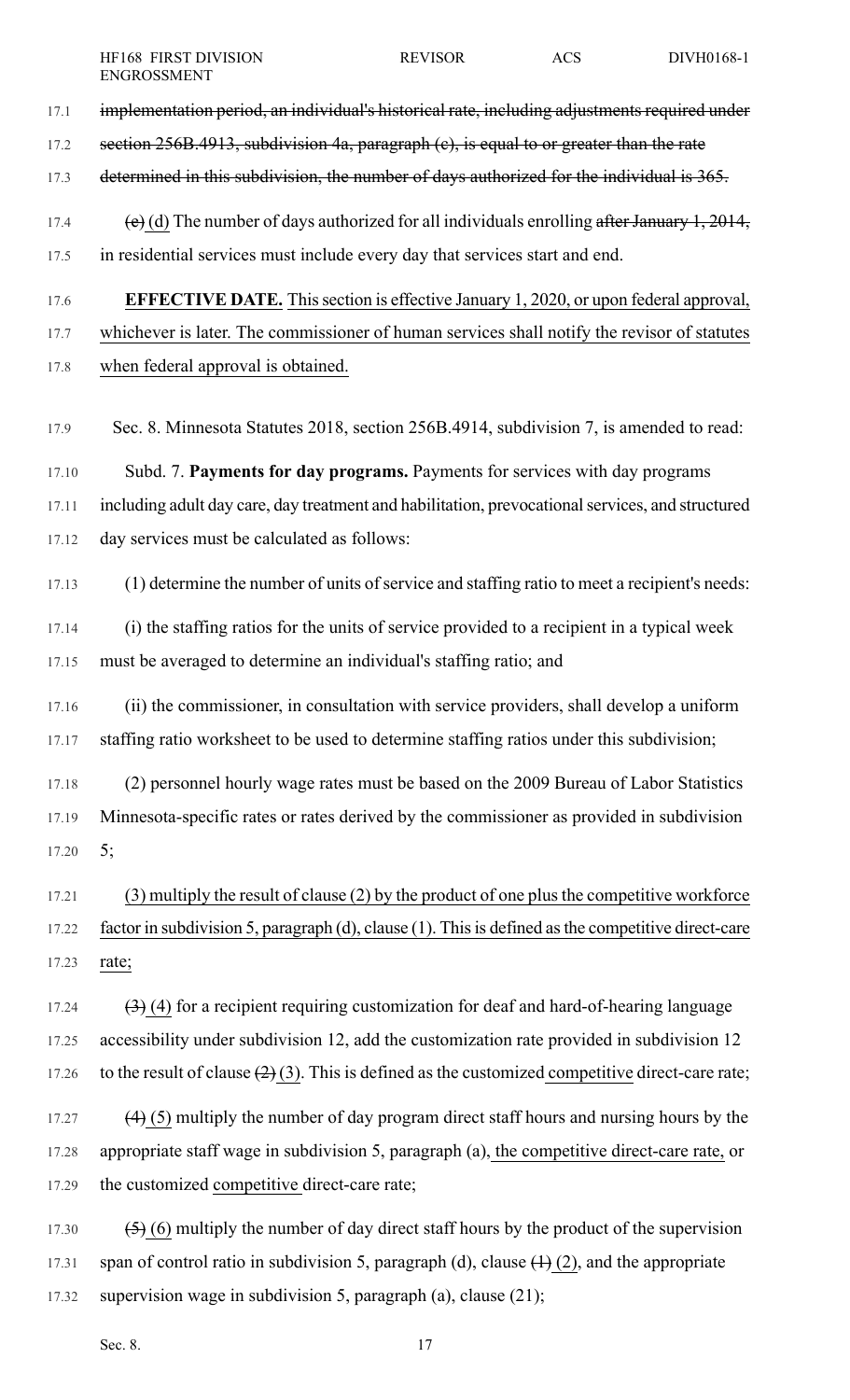18.1 (6) (7) combine the results of clauses  $(4)$  and  $(5)$  and  $(6)$ , and multiply the result by one 18.2 plus the employee vacation, sick, and training allowance ratio in subdivision 5, paragraph 18.3 (d), clause  $(2)(3)$ . This is defined as the direct staffing rate; 18.4  $(7)$  (8) for program plan support, multiply the result of clause  $(6)$  (7) by one plus the 18.5 program plan support ratio in subdivision 5, paragraph (d), clause  $(4)$  (5); 18.6 (8) (9) for employee-related expenses, multiply the result of clause  $(7)(8)$  by one plus 18.7 the employee-related cost ratio in subdivision 5, paragraph (d), clause  $\left(3\right)$  (4); 18.8  $(9)$  (10) for client programming and supports, multiply the result of clause  $(8)$  (9) by 18.9 one plus the client programming and support ratio in subdivision 5, paragraph (d), clause 18.10  $\left(5\right)_{.6}$ ; 18.11  $(10)(11)$  for program facility costs, add \$19.30 per week with consideration of staffing 18.12 ratios to meet individual needs; 18.13  $(11)$  (12) for adult day bath services, add \$7.01 per 15 minute unit; 18.14  $(12)(13)$  this is the subtotal rate;

18.15  $(13)$  (14) sum the standard general and administrative rate, the program-related expense 18.16 ratio, and the absence and utilization factor ratio;

- 18.17  $(14)$  (15) divide the result of clause  $(12)$  (13) by one minus the result of clause  $(13)$  (14). 18.18 This is the total payment amount;
- 18.19  $(15)$  (16) adjust the result of clause  $(14)$  (15) by a factor to be determined by the 18.20 commissioner to adjust for regional differences in the cost of providing services;
- 18.21 (16) (17) for transportation provided as part of day training and habilitation for an 18.22 individual who does not require a lift, add:
- 18.23 (i) \$10.50 for a trip between zero and ten miles for a nonshared ride in a vehicle without 18.24 a lift, \$8.83 for a shared ride in a vehicle without a lift, and \$9.25 for a shared ride in a 18.25 vehicle with a lift;
- 18.26 (ii) \$15.75 for a trip between 11 and 20 miles for a nonshared ride in a vehicle without 18.27 a lift, \$10.58 for a shared ride in a vehicle without a lift, and \$11.88 for a shared ride in a 18.28 vehicle with a lift;
- 18.29 (iii) \$25.75 for a trip between 21 and 50 miles for a nonshared ride in a vehicle without 18.30 a lift, \$13.92 for a shared ride in a vehicle without a lift, and \$16.88 for a shared ride in a 18.31 vehicle with a lift; or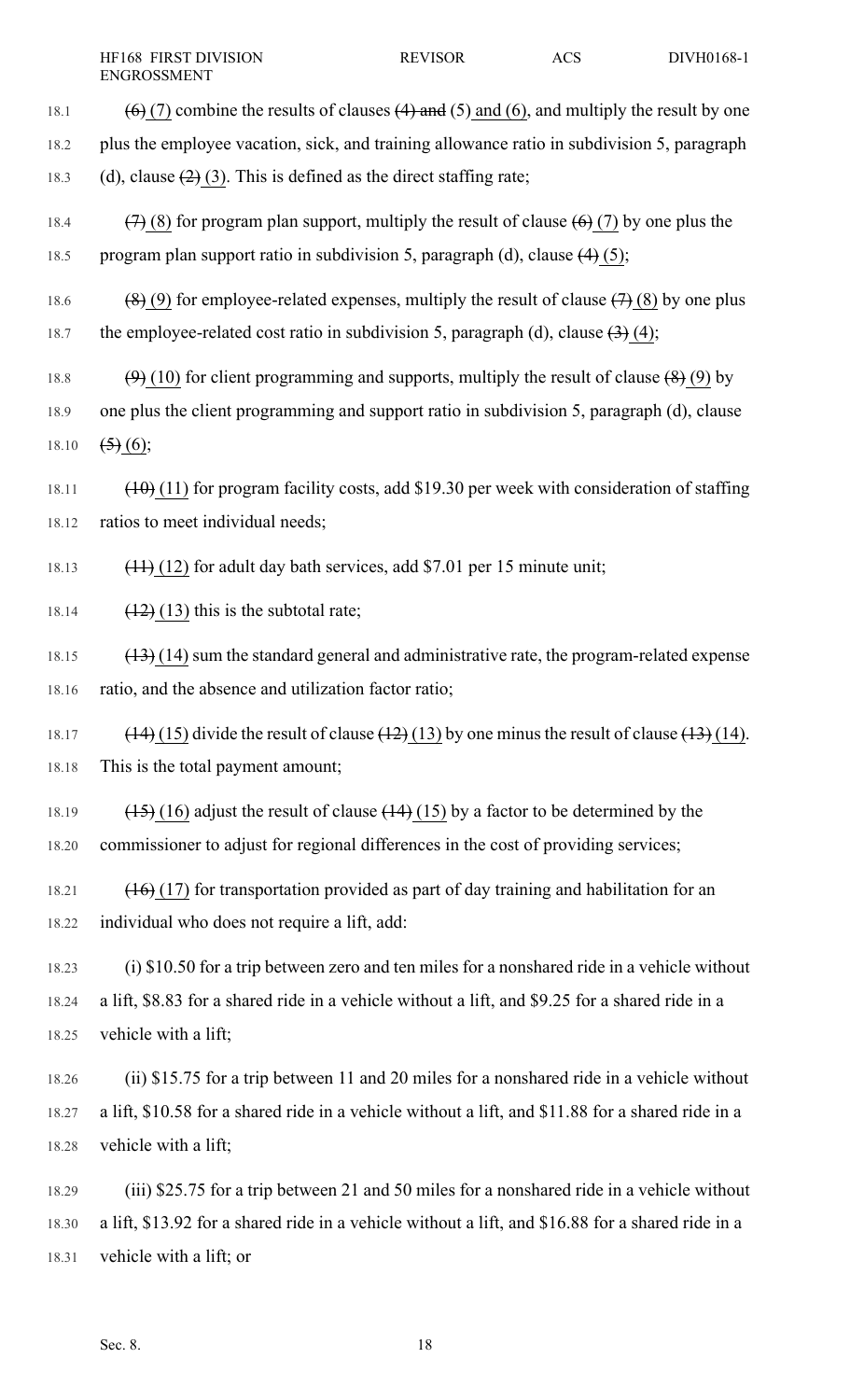- 19.1 (iv) \$33.50 for a trip of 51 miles or more for a nonshared ride in a vehicle without a lift, 19.2 \$16.50 for a shared ride in a vehicle without a lift, and \$20.75 for a shared ride in a vehicle 19.3 with a lift;
- 19.4 (17) (18) for transportation provided as part of day training and habilitation for an 19.5 individual who does require a lift, add:
- 19.6 (i) \$19.05 for a trip between zero and ten miles for a nonshared ride in a vehicle with a 19.7 lift, and \$15.05 for a shared ride in a vehicle with a lift;
- 19.8 (ii) \$32.16 for a trip between 11 and 20 miles for a nonshared ride in a vehicle with a 19.9 lift, and \$28.16 for a shared ride in a vehicle with a lift;
- 19.10 (iii) \$58.76 for a trip between 21 and 50 miles for a nonshared ride in a vehicle with a 19.11 lift, and \$58.76 for a shared ride in a vehicle with a lift; or
- 19.12 (iv) \$80.93 for a trip of 51 miles or more for a nonshared ride in a vehicle with a lift, 19.13 and \$80.93 for a shared ride in a vehicle with a lift.
- 19.14 **EFFECTIVE DATE.** Thissection is effective January 1, 2020, or upon federal approval, 19.15 whichever is later. The commissioner of human services shall notify the revisor of statutes 19.16 when federal approval is obtained.
- 19.17 Sec. 9. Minnesota Statutes 2018, section 256B.4914, subdivision 8, is amended to read:
- 19.18 Subd. 8. **Paymentsfor unit-based services with programming.** Paymentsfor unit-based 19.19 services with programming, including behavior programming, housing access coordination, 19.20 in-home family support, independent living skills training, independent living skills specialist 19.21 services, individualized home supports, hourly supported living services, employment 19.22 exploration services, employment development services, supported employment, and 19.23 employment support services provided to an individual outside of any day or residential 19.24 service plan must be calculated as follows, unless the services are authorized separately 19.25 under subdivision 6 or 7:
- 19.26 (1) determine the number of units of service to meet a recipient's needs;
- 19.27 (2) personnel hourly wage rate must be based on the 2009 Bureau of Labor Statistics 19.28 Minnesota-specific rates or rates derived by the commissioner as provided in subdivision 19.29 5;
- 19.30 (3) multiply the result of clause (2) by the product of one plusthe competitive workforce 19.31 factor in subdivision 5, paragraph (e), clause (1). Thisis defined asthe competitive direct-care 19.32 rate;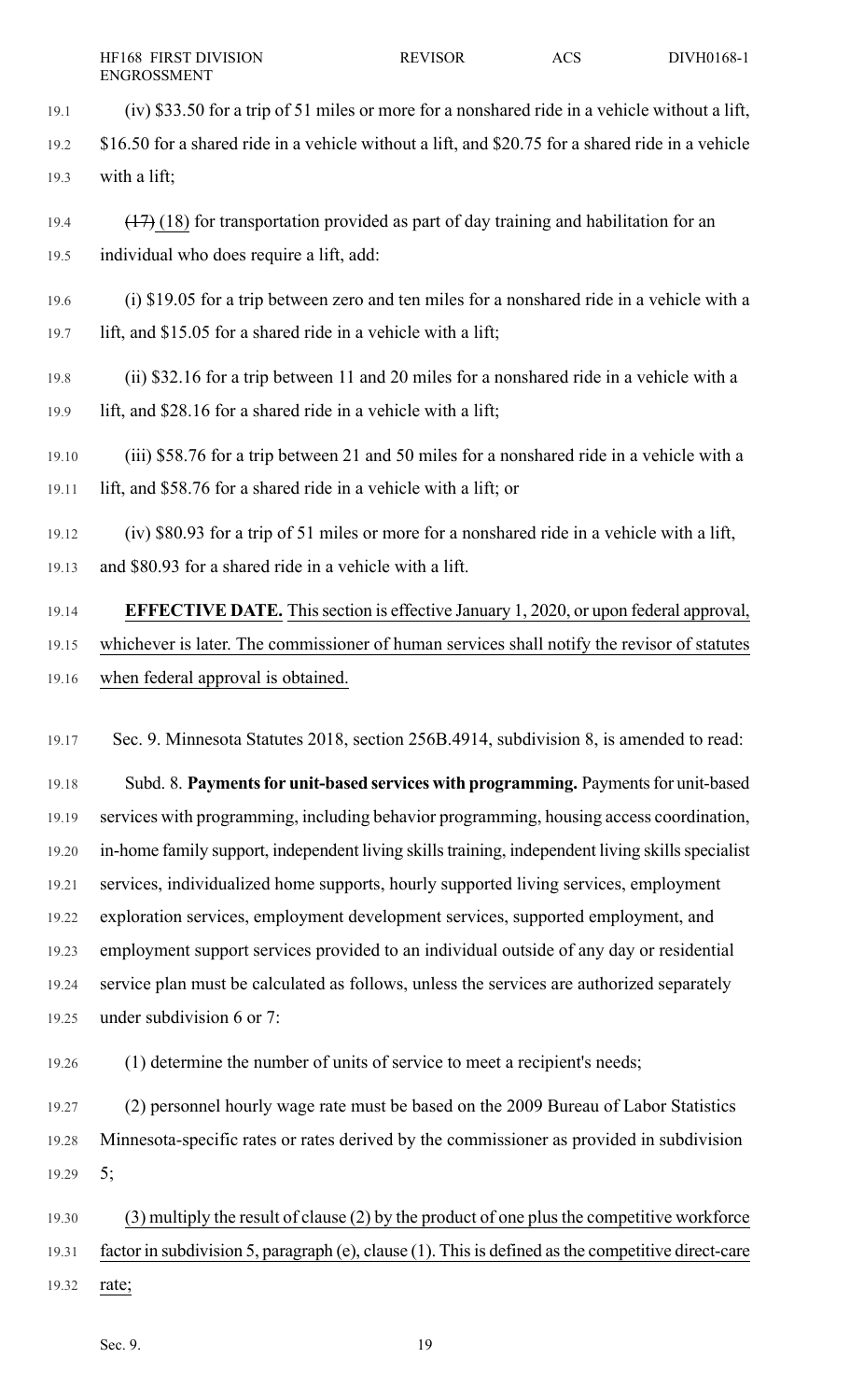20.1  $(3)$  (4) for a recipient requiring customization for deaf and hard-of-hearing language

20.2 accessibility under subdivision 12, add the customization rate provided in subdivision 12

20.3 to the result of clause  $(2)(3)$ . This is defined as the customized competitive direct-care rate;

20.4 (4) (5) multiply the number of direct staff hours by the appropriate staff wage in 20.5 subdivision 5, paragraph (a), the competitive direct-care rate, or the customized competitive 20.6 direct-care rate;

20.7  $(5)$  (6) multiply the number of direct staff hours by the product of the supervision span 20.8 of control ratio in subdivision 5, paragraph (e), clause  $(1)(2)$ , and the appropriate supervision 20.9 wage in subdivision 5, paragraph (a), clause (21);

20.10  $(6)$  (7) combine the results of clauses (4) and (5) and (6), and multiply the result by one 20.11 plus the employee vacation, sick, and training allowance ratio in subdivision 5, paragraph 20.12 (e), clause  $(2)(3)$ . This is defined as the direct staffing rate;

20.13  $(7)$  (8) for program plan support, multiply the result of clause  $(6)$  (7) by one plus the 20.14 program plan supports ratio in subdivision 5, paragraph (e), clause  $(4)$  (5);

20.15 (8) (9) for employee-related expenses, multiply the result of clause  $(7)(8)$  by one plus 20.16 the employee-related cost ratio in subdivision 5, paragraph (e), clause  $\left(\frac{3}{2}\right)$  (4);

20.17 (9) (10) for client programming and supports, multiply the result of clause  $(8)(9)$  by 20.18 one plus the client programming and supports ratio in subdivision 5, paragraph (e), clause 20.19  $(5)(6)$ ;

20.20  $(10)(11)$  this is the subtotal rate;

 $20.21$  (11) (12) sum the standard general and administrative rate, the program-related expense 20.22 ratio, and the absence and utilization factor ratio;

20.23  $(12)(13)$  divide the result of clause  $(10)(11)$  by one minus the result of clause  $(11)(12)$ . 20.24 This is the total payment amount;

20.25  $(13)(14)$  for supported employment provided in a shared manner, divide the total payment 20.26 amount in clause  $(12)(13)$  by the number of service recipients, not to exceed three. For 20.27 employment support services provided in a shared manner, divide the total payment amount 20.28 in clause  $(12)$  (13) by the number of service recipients, not to exceed six. For independent 20.29 living skills training and individualized home supports provided in a shared manner, divide 20.30 the total payment amount in clause  $(12)(13)$  by the number of service recipients, not to 20.31 exceed two; and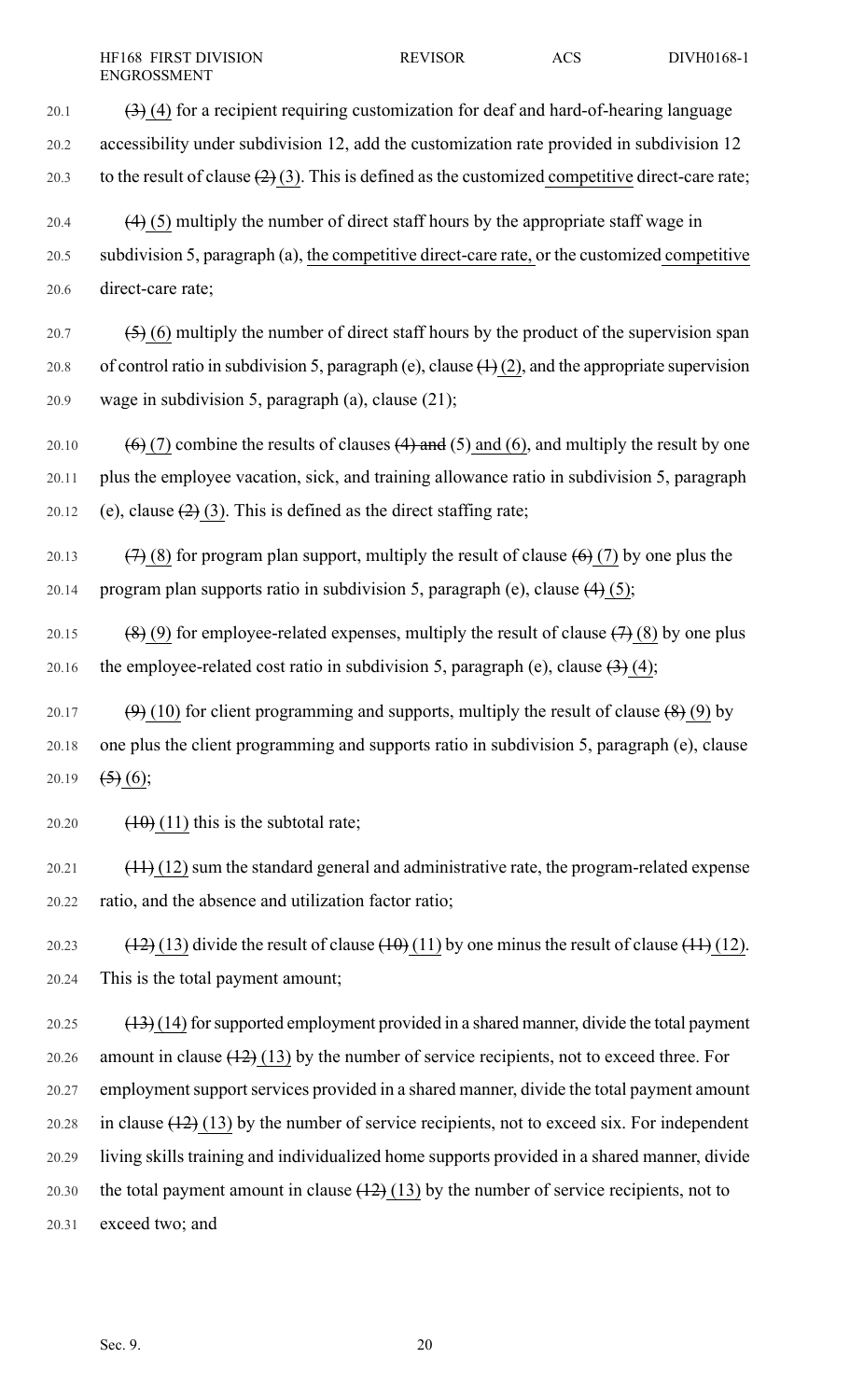- 
- 21.1  $(14)$  (15) adjust the result of clause  $(13)$  (14) by a factor to be determined by the
- 21.2 commissioner to adjust for regional differences in the cost of providing services.

# 21.3 **EFFECTIVE DATE.** Thissection is effective January 1, 2020, or upon federal approval,

21.4 whichever is later. The commissioner of human services shall notify the revisor of statutes 21.5 when federal approval is obtained.

21.6 Sec. 10. Minnesota Statutes 2018, section 256B.4914, subdivision 9, is amended to read:

21.7 Subd. 9. **Payments for unit-based services without programming.** Payments for 21.8 unit-based services without programming, including night supervision, personal support, 21.9 respite, and companion care provided to an individual outside of any day or residential 21.10 service plan must be calculated as follows unless the services are authorized separately 21.11 under subdivision 6 or 7:

21.12 (1) for all services except respite, determine the number of units of service to meet a 21.13 recipient's needs;

21.14 (2) personnel hourly wage rates must be based on the 2009 Bureau of Labor Statistics 21.15 Minnesota-specific rate or rates derived by the commissioner as provided in subdivision 5;

21.16 (3) multiply the result of clause (2) by the product of one plusthe competitive workforce 21.17 factor in subdivision 5, paragraph (f), clause (1). Thisis defined asthe competitive direct-care 21.18 rate;

21.19  $(3)$  (4) for a recipient requiring customization for deaf and hard-of-hearing language 21.20 accessibility under subdivision 12, add the customization rate provided in subdivision 12 21.21 to the result of clause  $(2)$  (3). This is defined as the customized direct care competitive 21.22 direct-care rate;

21.23  $(4)$  (5) multiply the number of direct staff hours by the appropriate staff wage in 21.24 subdivision 5 competitive direct-care rate or the customized direct care competitive 21.25 direct-care rate;

21.26  $(5)$  (6) multiply the number of direct staff hours by the product of the supervision span 21.27 of control ratio in subdivision 5, paragraph (f), clause  $(1)(2)$ , and the appropriate supervision 21.28 wage in subdivision 5, paragraph (a), clause (21);

21.29  $(6)$  (7) combine the results of clauses (4) and (5) and (6), and multiply the result by one 21.30 plus the employee vacation, sick, and training allowance ratio in subdivision 5, paragraph 21.31 (f), clause  $(2)(3)$ . This is defined as the direct staffing rate;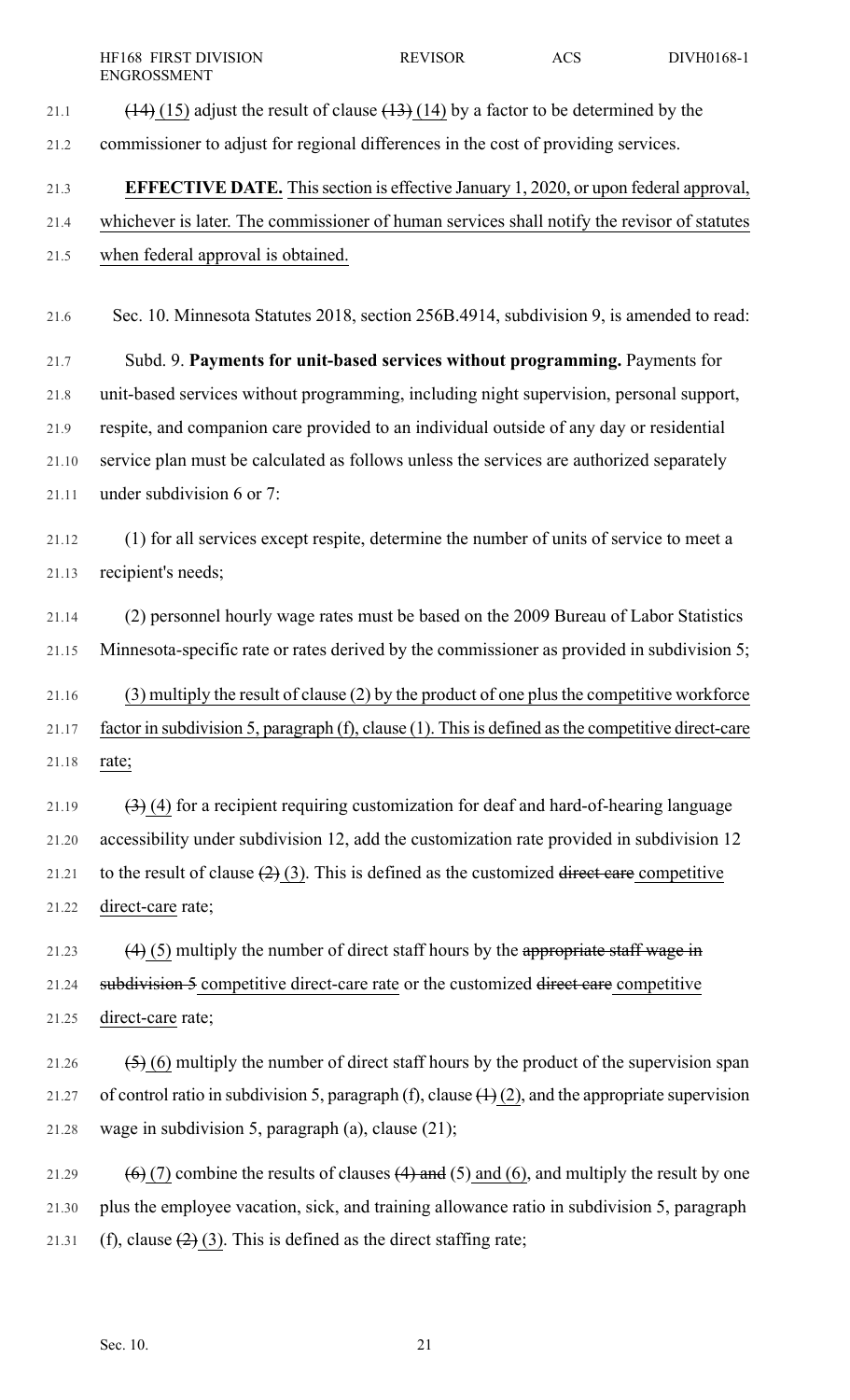| 22.1  | $(7)$ (8) for program plan support, multiply the result of clause $(6)$ (7) by one plus the            |
|-------|--------------------------------------------------------------------------------------------------------|
| 22.2  | program plan support ratio in subdivision 5, paragraph (f), clause $(4)$ (5);                          |
| 22.3  | $(8)$ (9) for employee-related expenses, multiply the result of clause $(7)$ (8) by one plus           |
| 22.4  | the employee-related cost ratio in subdivision 5, paragraph (f), clause $(3)$ (4);                     |
| 22.5  | $(9)$ (10) for client programming and supports, multiply the result of clause $(8)$ (9) by             |
| 22.6  | one plus the client programming and support ratio in subdivision 5, paragraph (f), clause              |
| 22.7  | $\left( 5 \right) (6)$ ;                                                                               |
| 22.8  | $(10)(11)$ this is the subtotal rate;                                                                  |
| 22.9  | $(11)(12)$ sum the standard general and administrative rate, the program-related expense               |
| 22.10 | ratio, and the absence and utilization factor ratio;                                                   |
| 22.11 | $(12)(13)$ divide the result of clause $(10)(11)$ by one minus the result of clause $(11)(12)$ .       |
| 22.12 | This is the total payment amount;                                                                      |
| 22.13 | $(13)$ (14) for respite services, determine the number of day units of service to meet an              |
| 22.14 | individual's needs;                                                                                    |
| 22.15 | $(14)$ (15) personnel hourly wage rates must be based on the 2009 Bureau of Labor                      |
| 22.16 | Statistics Minnesota-specific rate or rates derived by the commissioner as provided in                 |
| 22.17 | subdivision 5;                                                                                         |
| 22.18 | $(16)$ multiply the result of clause $(15)$ by the product of one plus the competitive                 |
| 22.19 | workforce factor in subdivision 5, paragraph $(g)$ , clause $(1)$ . This is defined as the competitive |
| 22.20 | direct-care rate;                                                                                      |
| 22.21 | $(15)$ (17) for a recipient requiring deaf and hard-of-hearing customization under                     |
| 22.22 | subdivision 12, add the customization rate provided in subdivision 12 to the result of clause          |
| 22.23 | $(14)$ (16). This is defined as the customized direct care competitive direct-care rate;               |
| 22.24 | $(16)$ (18) multiply the number of direct staff hours by the appropriate staff wage in                 |
| 22.25 | subdivision $5$ , paragraph $(a)$ competitive direct-care rate or the customized competitive           |
| 22.26 | direct-care rate;                                                                                      |
| 22.27 | $(17)$ (19) multiply the number of direct staff hours by the product of the supervisory                |
| 22.28 | span of control ratio in subdivision 5, paragraph (g), clause $(1)$ (2), and the appropriate           |
| 22.29 | supervision wage in subdivision 5, paragraph (a), clause (21);                                         |
| 22.30 | $(18)(20)$ combine the results of clauses $(16)(18)$ and $(17)(19)$ , and multiply the result          |
| 22.31 | by one plus the employee vacation, sick, and training allowance ratio in subdivision 5,                |
| 22.32 | paragraph (g), clause $(2)(3)$ . This is defined as the direct staffing rate;                          |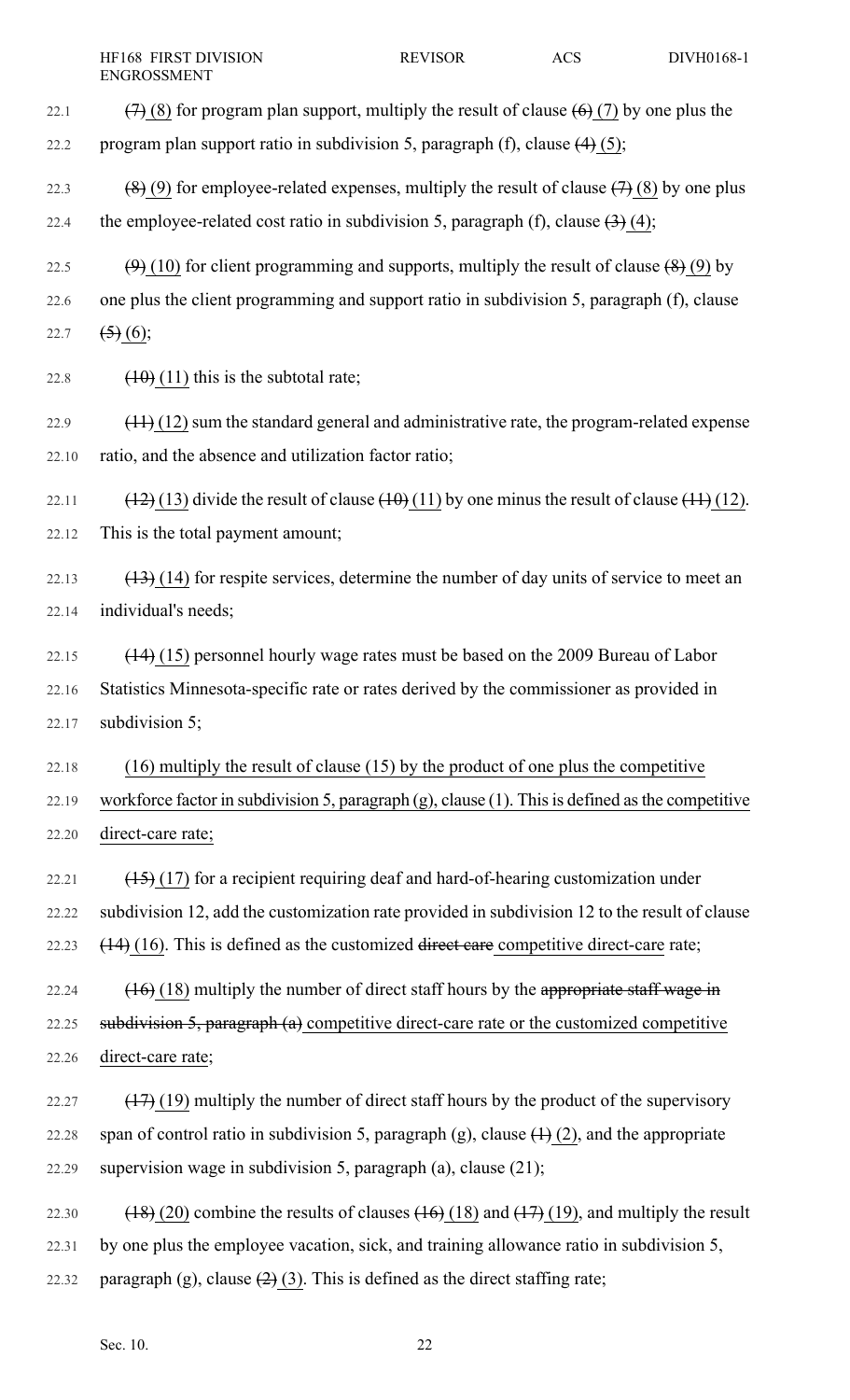- 23.1  $(19)(21)$  for employee-related expenses, multiply the result of clause  $(18)(20)$  by one
- 23.2 plus the employee-related cost ratio in subdivision 5, paragraph (g), clause  $\left(3\right)$  (4);

23.3  $(20)(22)$  this is the subtotal rate;

- 23.4  $(21)(23)$  sum the standard general and administrative rate, the program-related expense 23.5 ratio, and the absence and utilization factor ratio;
- 23.6 (22) (24) divide the result of clause  $(20)(22)$  by one minus the result of clause  $(21)(23)$ . 23.7 This is the total payment amount; and
- 23.8 (23) (25) adjust the result of clauses  $(12)$  (13) and  $(22)$  (24) by a factor to be determined 23.9 by the commissioner to adjust for regional differences in the cost of providing services.

## 23.10 **EFFECTIVE DATE.** Thissection is effective January 1, 2020, or upon federal approval,

23.11 whichever is later. The commissioner of human services shall notify the revisor of statutes

23.12 when federal approval is obtained.

23.13 Sec. 11. Minnesota Statutes 2018, section 256B.4914, subdivision 10, is amended to read:

23.14 Subd. 10. **Updating payment values and additional information.** (a) From January 23.15 1, 2014, through December 31, 2017, the commissioner shall develop and implement uniform

23.16 procedures to refine terms and adjust values used to calculate payment rates in this section.

- 23.17 (b) (a) No later than July 1, 2014, the commissioner shall, within available resources, 23.18 begin to conduct research and gather data and information from existing state systems or 23.19 other outside sources on the following items:
- 23.20 (1) differences in the underlying cost to provide services and care across the state; and 23.21 (2) mileage, vehicle type, lift requirements, incidents of individual and shared rides, and 23.22 units of transportation for all day services, which must be collected from providers using 23.23 the rate management worksheet and entered into the rates management system; and
- 23.24 (3) the distinct underlying costs for services provided by a license holder under sections 23.25 245D.05, 245D.06, 245D.07, 245D.071, 245D.081, and 245D.09, and forservices provided 23.26 by a license holder certified under section 245D.33.
- 23.27 (c) Beginning January 1, 2014, through December 31, 2018, using a statistically valid 23.28 set of rates management system data, the commissioner, in consultation with stakeholders, 23.29 shall analyze for each service the average difference in the rate on December 31, 2013, and 23.30 the framework rate at the individual, provider, lead agency, and state levels. The 23.31 commissioner shall issue semiannual reports to the stakeholders on the difference in rates
- 23.32 by service and by county during the banding period under section 256B.4913, subdivision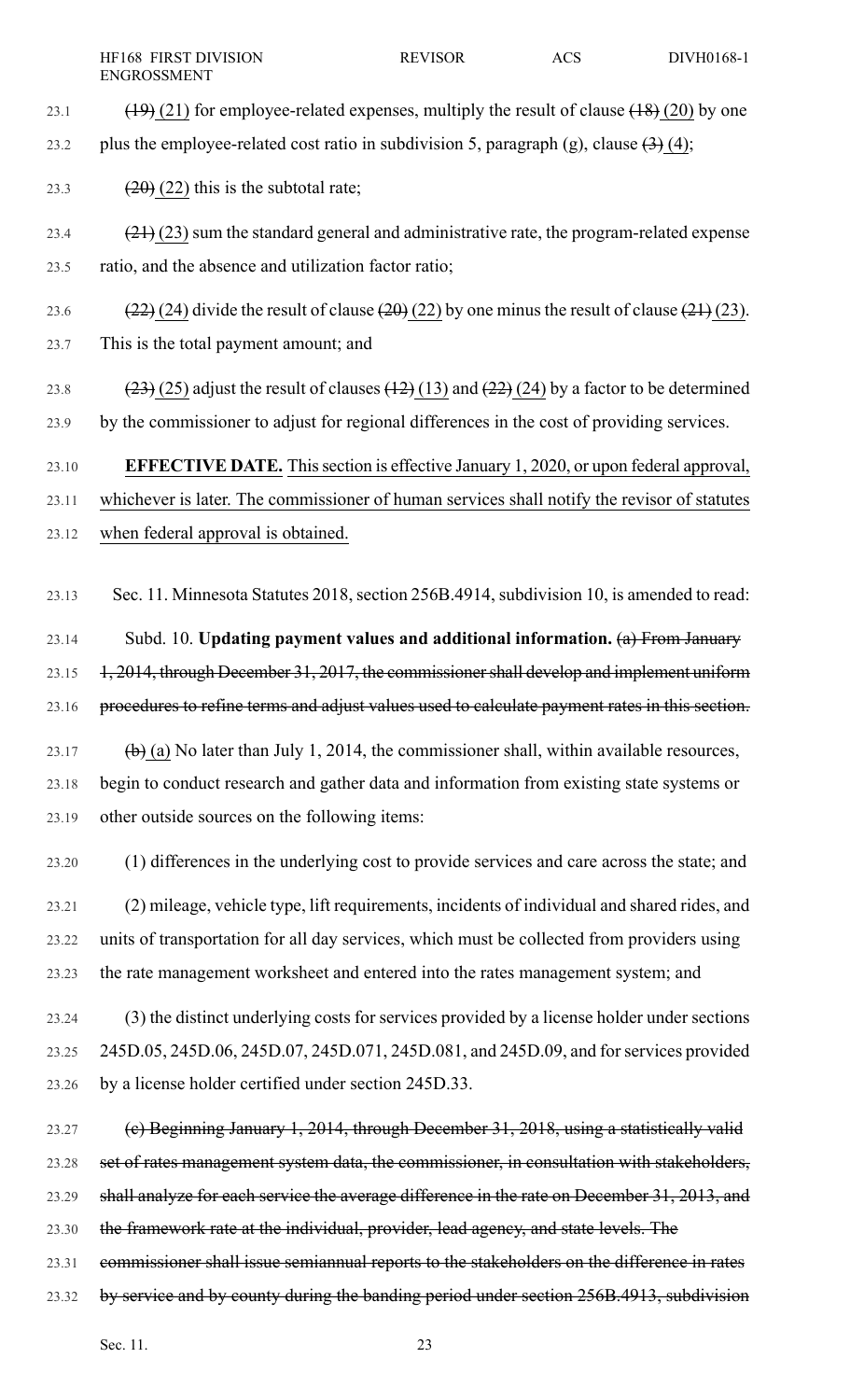24.1 4a. The commissioner shall issue the first report by October 1, 2014, and the final report 24.2 shall be issued by December 31, 2018. 24.3 (d) (b) No later than July 1, 2014, the commissioner, in consultation with stakeholders, 24.4 shall begin the review and evaluation of the following values already in subdivisions 6 to 24.5 9, or issues that impact all services, including, but not limited to: 24.6 (1) values for transportation rates; 24.7 (2) values for services where monitoring technology replaces staff time; 24.8 (3) values for indirect services; 24.9 (4) values for nursing; 24.10 (5) values for the facility use rate in day services, and the weightings used in the day 24.11 service ratios and adjustments to those weightings; 24.12 (6) values for workers' compensation as part of employee-related expenses; 24.13 (7) values for unemployment insurance as part of employee-related expenses; 24.14 (8) direct care workforce labor market measures; 24.15 (9) any changes in state or federal law with a direct impact on the underlying cost of 24.16 providing home and community-based services; and 24.17  $(9)$  (10) outcome measures, determined by the commissioner, for home and 24.18 community-based services rates determined under this section. 24.19  $\left(e\right)$  (c) The commissioner shall report to the chairs and the ranking minority members 24.20 of the legislative committees and divisions with jurisdiction over health and human services 24.21 policy and finance with the information and data gathered under paragraphs  $\left(\mathbf{b}\right)$  to  $\left(\mathbf{d}\right)$  (a) 24.22 and (b) on the following dates: 24.23 (1) January 15, 2015, with preliminary results and data; 24.24 (2) January 15, 2016, with a status implementation update, and additional data and 24.25 **summary information;** 24.26  $(3)$  January 15, 2017, with the full report; and 24.27 (4) January 15,  $\frac{2020}{2021}$ , with another a full report, and a full report once every four 24.28 years thereafter. 24.29 (f) The commissioner shall implement a regional adjustment factor to all rate calculations 24.30 in subdivisions 6 to 9, effective no later than January 1, 2015. (d) Beginning July 1, 2017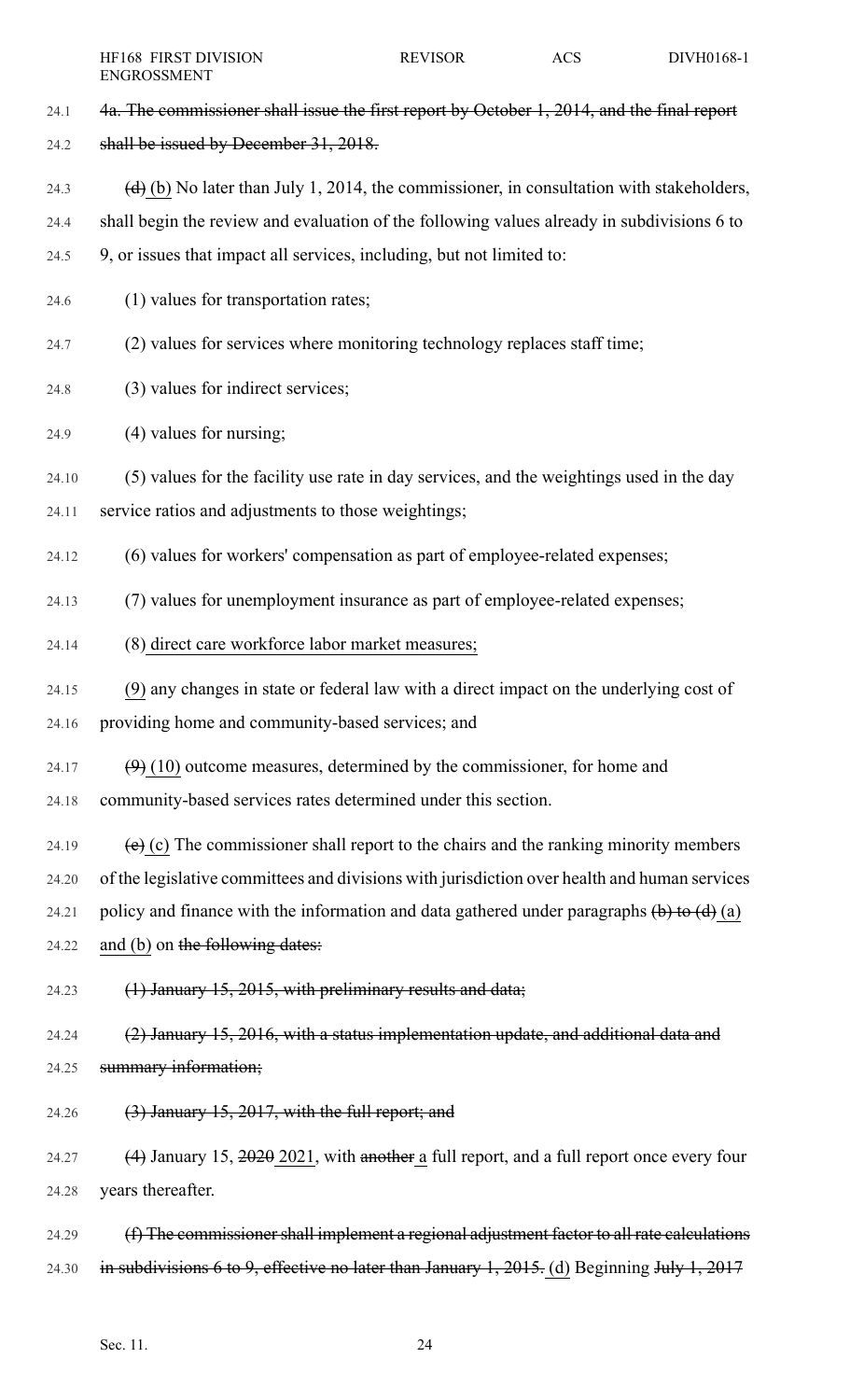25.1 January 1, 2022, the commissioner shall renew analysis and implement changes to the 25.2 regional adjustment factors when adjustments required under subdivision 5, paragraph (h), 25.3 occur once every six years. Prior to implementation, the commissioner shall consult with 25.4 stakeholders on the methodology to calculate the adjustment. 25.5  $(g)$  (e) The commissioner shall provide a public notice via LISTSERV in October of 25.6 each year beginning October 1, 2014, containing information detailing legislatively approved 25.7 changes in: 25.8 (1) calculation values including derived wage rates and related employee and 25.9 administrative factors;

25.10 (2) service utilization;

25.11 (3) county and tribal allocation changes; and

25.12 (4) information on adjustments made to calculation values and the timing of those 25.13 adjustments.

25.14 The information in this notice must be effective January 1 of the following year.

25.15  $(h)$  (f) When the available shared staffing hours in a residential setting are insufficient 25.16 to meet the needs of an individual who enrolled in residential services after January 1, 2014, 25.17 or insufficient to meet the needs of an individual with a service agreement adjustment 25.18 described in section 256B.4913, subdivision 4a, paragraph (f), then individual staffing hours 25.19 shall be used.

25.20 (i) The commissioner shall study the underlying cost of absence and utilization for day 25.21 services. Based on the commissioner's evaluation of the data collected under this paragraph, 25.22 the commissioner shall make recommendations to the legislature by January 15, 2018, for 25.23 changes, if any, to the absence and utilization factor ratio component value for day services.

25.24 (i) Beginning July 1, 2017, (g) The commissioner shall collect transportation and trip 25.25 information for all day services through the rates management system.

25.26 (h) The commissioner, in consultation with stakeholders, shall study value-based models

25.27 and outcome-based payment strategies for fee-for-service home and community-based

25.28 services and report to the legislative committees with jurisdiction over the disability waiver

25.29 rate system by October 1, 2020, with recommended strategies to improve the quality,

25.30 efficiency, and effectiveness of services.

25.31 **EFFECTIVE DATE.** Thissection is effective the day following final enactment, except 25.32 for paragraph (f), which is effective January 1, 2020.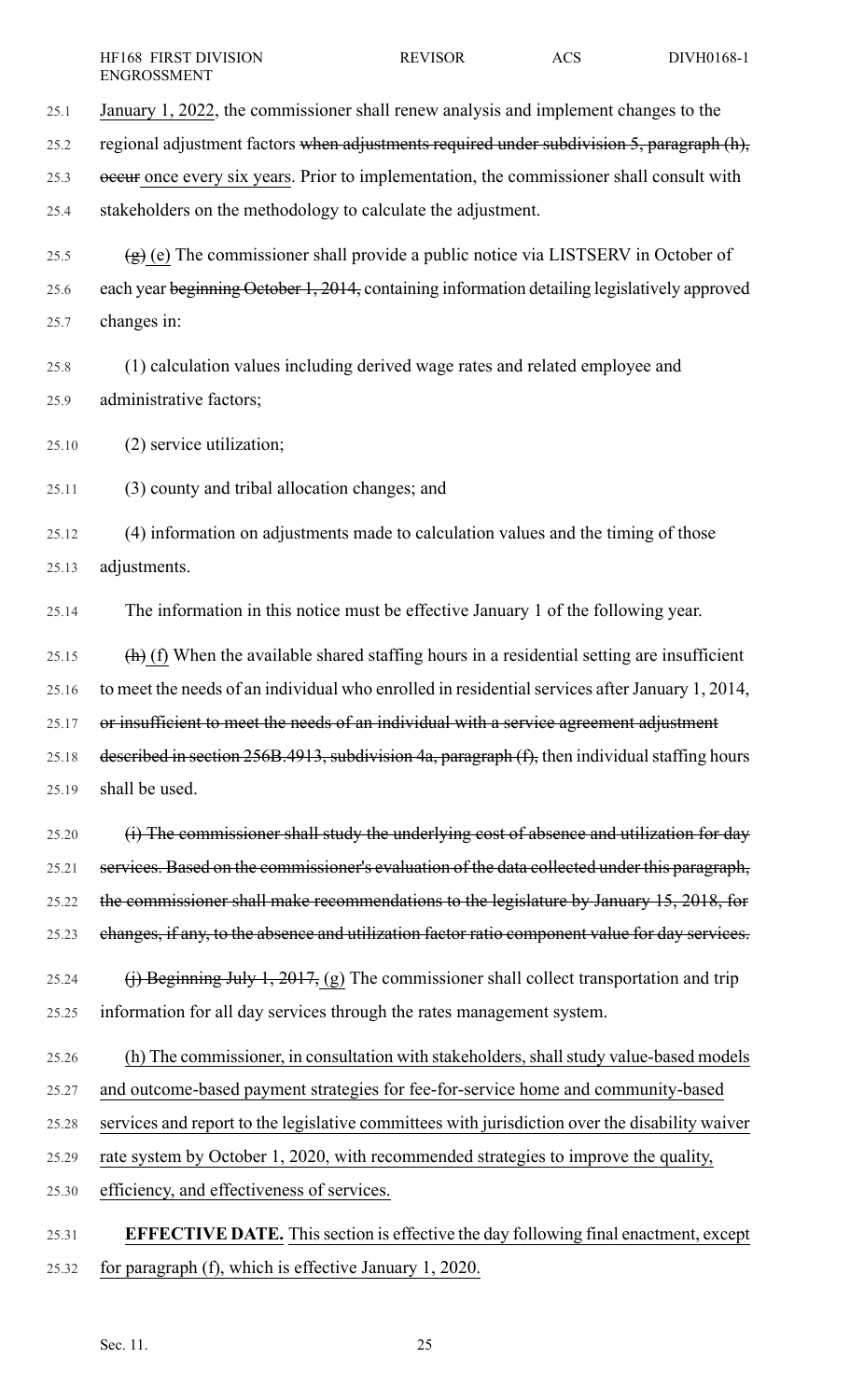- 26.1 Sec. 12. Minnesota Statutes 2018, section 256B.4914, subdivision 10a, is amended to 26.2 read: 26.3 Subd. 10a. **Reporting and analysis of cost data.** (a) The commissioner must ensure 26.4 that wage values and component values in subdivisions 5 to 9 reflect the cost to provide the 26.5 service. As determined by the commissioner, in consultation with stakeholders identified 26.6 in section 256B.4913, subdivision 5, a provider enrolled to provide services with rates 26.7 determined under this section must submit requested cost data to the commissioner to support 26.8 research on the cost of providing services that have rates determined by the disability waiver 26.9 rates system. Requested cost data may include, but is not limited to: 26.10 (1) worker wage costs; 26.11 (2) benefits paid;
- 26.12 (3) supervisor wage costs;
- 26.13 (4) executive wage costs;
- 26.14 (5) vacation, sick, and training time paid;
- 26.15 (6) taxes, workers' compensation, and unemployment insurance costs paid;
- 26.16 (7) administrative costs paid;
- 26.17 (8) program costs paid;
- 26.18 (9) transportation costs paid;
- 26.19 (10) vacancy rates; and
- 26.20 (11) other data relating to costs required to provide services requested by the 26.21 commissioner.

26.22 (b) At least once in any five-year period, a provider must submit cost data for a fiscal 26.23 year that ended not more than 18 months prior to the submission date. The commissioner 26.24 shall provide each provider a 90-day notice prior to its submission due date. If a provider 26.25 fails to submit required reporting data, the commissioner shall provide notice to providers 26.26 that have not provided required data 30 days after the required submission date, and a second 26.27 notice for providers who have not provided required data 60 days after the required 26.28 submission date. The commissioner shall temporarily suspend payments to the provider if 26.29 cost data is not received 90 days after the required submission date. Withheld payments 26.30 shall be made once data is received by the commissioner.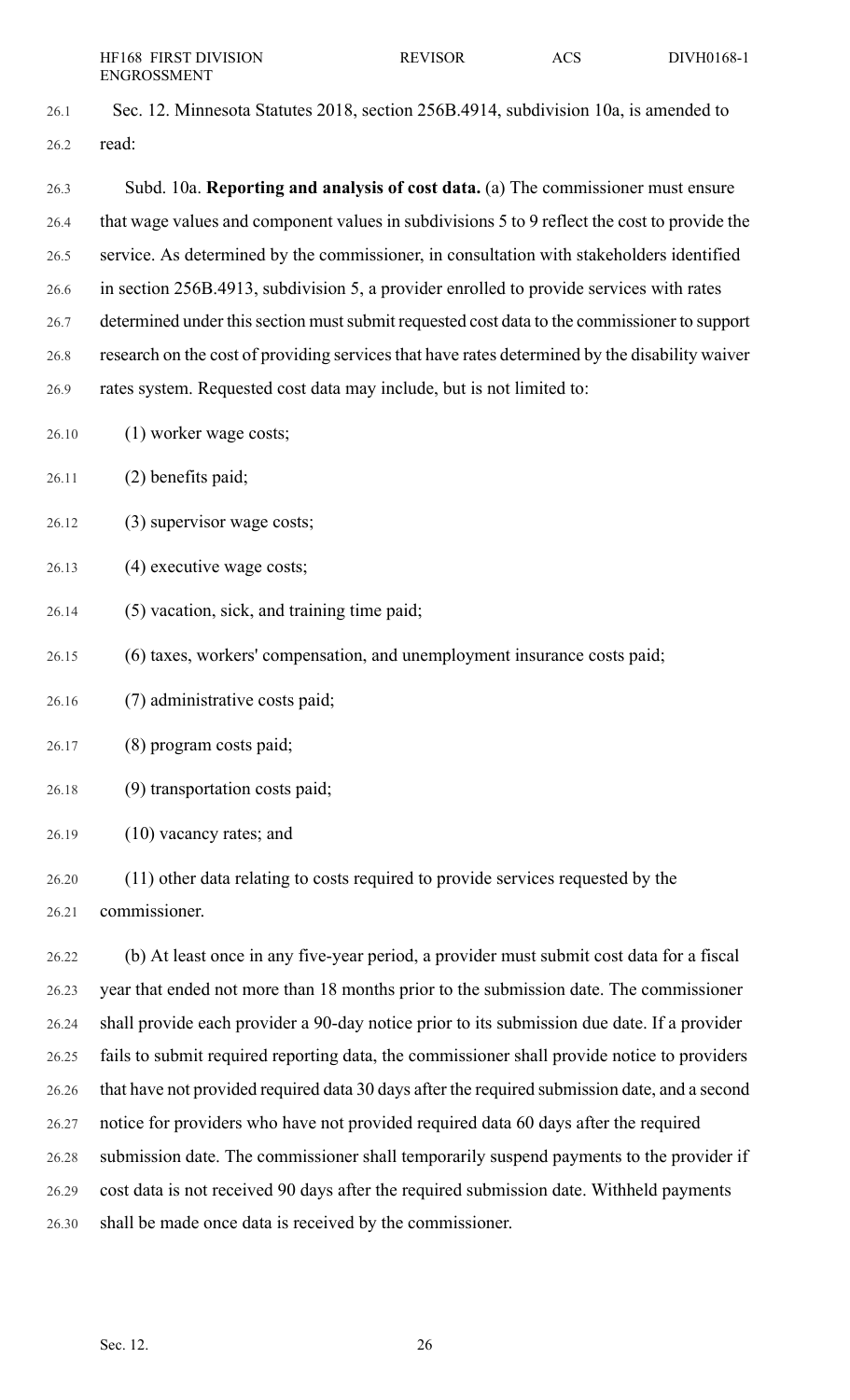27.1 (c) The commissioner shall conduct a random validation of data submitted under 27.2 paragraph (a) to ensure data accuracy. The commissioner shall analyze cost documentation 27.3 in paragraph (a) and provide recommendations for adjustments to cost components.

27.4 (d) The commissioner shall analyze cost documentation in paragraph (a) and, in 27.5 consultation with stakeholders identified in section 256B.4913, subdivision 5, may submit 27.6 recommendations on component values and inflationary factor adjustments to the chairs 27.7 and ranking minority members of the legislative committees with jurisdiction over human 27.8 services every four years beginning January 1, 2020. The commissioner shall make 27.9 recommendations in conjunction with reports submitted to the legislature according to 27.10 subdivision 10, paragraph (e). The commissioner shall release cost data in an aggregate 27.11 form, and cost data from individual providers shall not be released except as provided for 27.12 in current law.

27.13 (e) The commissioner, in consultation with stakeholdersidentified in section 256B.4913, 27.14 subdivision 5, shall develop and implement a process for providing training and technical 27.15 assistance necessary to support provider submission of cost documentation required under 27.16 paragraph (a).

27.17 (f) Beginning November 1, 2019, providers enrolled to provide services with rates 27.18 determined under this section shall submit labor market data to the commissioner annually,

- 27.19 including but not limited to:
- 27.20 (1) number of direct care staff;

#### 27.21 (2) wages of direct care staff;

- 27.22 (3) overtime wages of direct care staff;
- 27.23 (4) hours worked by direct care staff;
- 27.24 (5) overtime hours worked by direct care staff;
- 27.25 (6) benefits provided to direct care staff;
- 27.26 (7) direct care staff job vacancies; and
- 27.27 (8) direct care staff retention rates.
- 27.28 (g) Beginning February 1, 2020, the commissioner shall publish annual reports on
- 27.29 provider and state-level labor market data, including but not limited to the data obtained
- 27.30 under paragraph (f).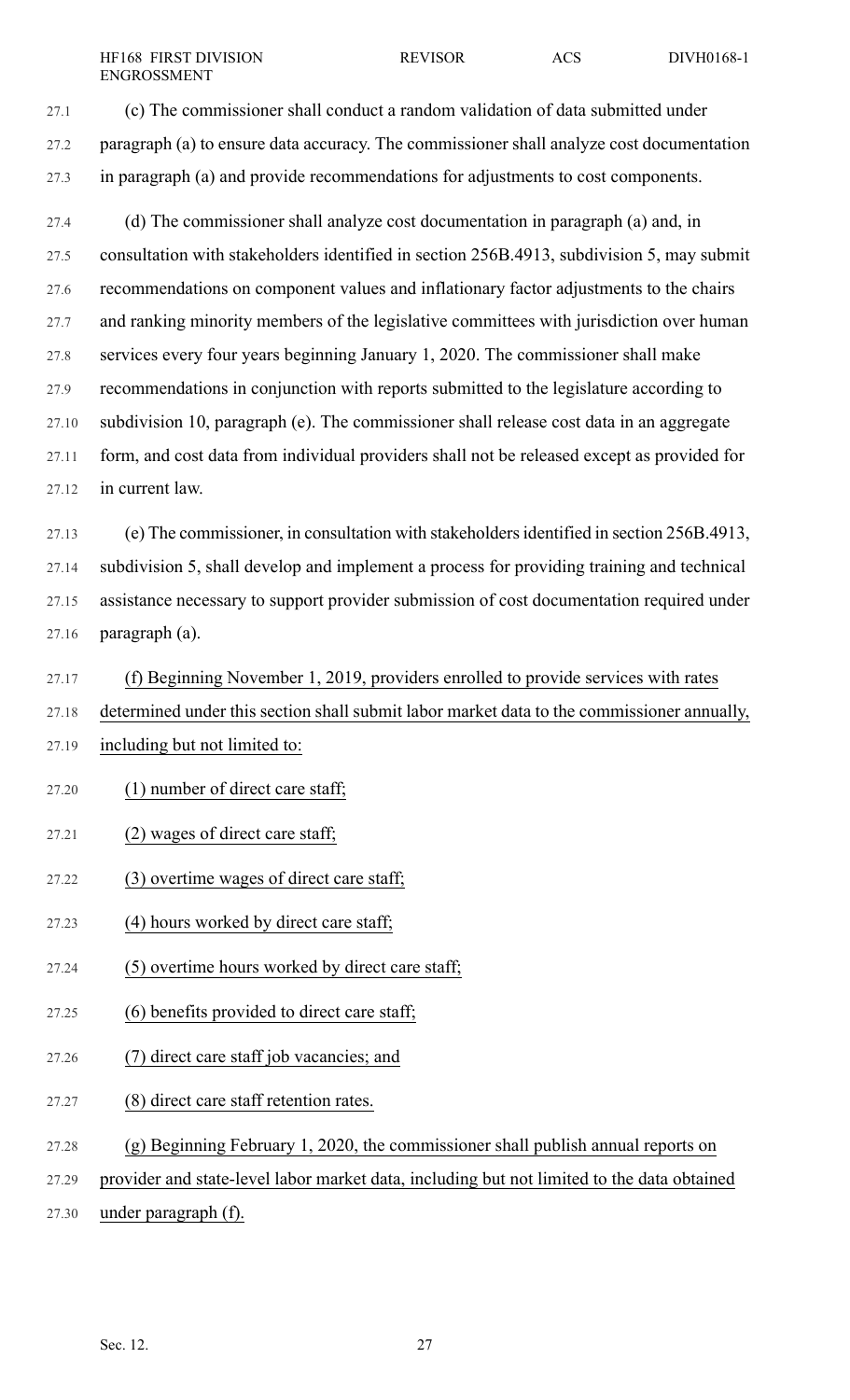- 28.1 (h) The commissioner shall temporarily suspend payments to the provider if data 28.2 requested under paragraph (f) is not received 90 days after the required submission date. 28.3 The commissionershall make withheld payments once data isreceived by the commissioner. 28.4 **EFFECTIVE DATE.** This section is effective the day following final enactment. 28.5 Sec. 13. Minnesota Statutes 2018, section 256B.4914, subdivision 14, is amended to read: 28.6 Subd. 14. **Exceptions.** (a) In a format prescribed by the commissioner, lead agencies 28.7 must identify individuals with exceptional needs that cannot be met under the disability 28.8 waiver rate system. The commissionershall use that information to evaluate and, if necessary, 28.9 approve an alternative payment rate for those individuals. Whether granted, denied, or 28.10 modified, the commissioner shall respond to all exception requests in writing. The 28.11 commissioner shall include in the written response the basis for the action and provide 28.12 notification of the right to appeal under paragraph (h). 28.13 (b) Lead agencies must act on an exception request within 30 days and notify the initiator 28.14 of the request of their recommendation in writing. A lead agency shall submit all exception 28.15 requests along with its recommendation to the commissioner. 28.16 (c) An application for a rate exception may be submitted for the following criteria: 28.17 (1) an individual has service needs that cannot be met through additional units of service; 28.18 (2) an individual's rate determined under subdivisions 6, 7, 8, and 9 is so insufficient 28.19 that it has resulted in an individual receiving a notice of discharge from the individual's 28.20 provider; or 28.21 (3) an individual's service needs, including behavioral changes, require a level of service 28.22 which necessitates a change in provider or which requires the current provider to propose 28.23 service changes beyond those currently authorized. 28.24 (d) Exception requests must include the following information: 28.25 (1) the service needs required by each individual that are not accounted for in subdivisions 28.26 6, 7, 8, and 9; 28.27 (2) the service rate requested and the difference from the rate determined in subdivisions 28.28 6, 7, 8, and 9; HF168 FIRST DIVISION REVISOR ACS DIVH0168-1 ENGROSSMENT
- 28.29 (3) a basis for the underlying costs used for the rate exception and any accompanying 28.30 documentation; and

28.31 (4) any contingencies for approval.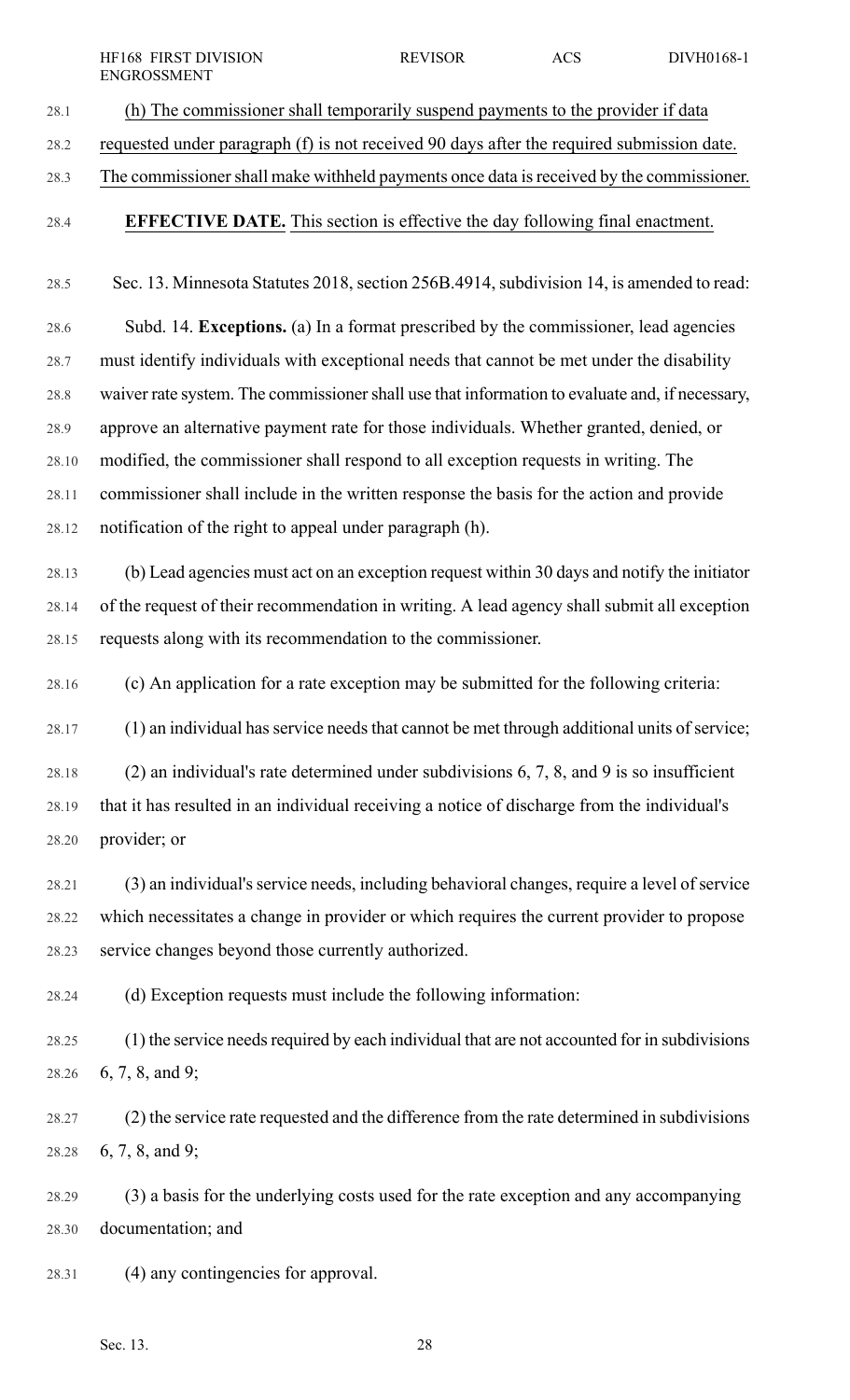29.1 (e) Approved rate exceptions shall be managed within lead agency allocations under 29.2 sections 256B.092 and 256B.49.

29.3 (f) Individual disability waiver recipients, an interested party, or the license holder that 29.4 would receive the rate exception increase may request that a lead agency submit an exception 29.5 request. A lead agency that denies such a request shall notify the individual waiver recipient, 29.6 interested party, or license holder of its decision and the reasons for denying the request in 29.7 writing no later than 30 days after the request has been made and shall submit its denial to 29.8 the commissioner in accordance with paragraph (b). The reasons for the denial must be 29.9 based on the failure to meet the criteria in paragraph (c).

29.10 (g) The commissioner shall determine whether to approve or deny an exception request 29.11 no more than 30 days after receiving the request. If the commissioner denies the request, 29.12 the commissionershall notify the lead agency and the individual disability waiver recipient, 29.13 the interested party, and the license holder in writing of the reasons for the denial.

29.14 (h) The individual disability waiver recipient may appeal any denial of an exception 29.15 request by either the lead agency or the commissioner, pursuant to sections 256.045 and 29.16 256.0451. When the denial of an exception request results in the proposed demission of a 29.17 waiver recipient from a residential or day habilitation program, the commissionershall issue 29.18 a temporary stay of demission, when requested by the disability waiver recipient, consistent 29.19 with the provisions of section 256.045, subdivisions 4a and 6, paragraph (c). The temporary 29.20 stay shall remain in effect until the lead agency can provide an informed choice of 29.21 appropriate, alternative services to the disability waiver.

29.22 (i) Providers may petition lead agencies to update values that were entered incorrectly 29.23 or erroneously into the rate management system, based on past service level discussions 29.24 and determination in subdivision 4, without applying for a rate exception.

29.25 (j) The starting date for the rate exception will be the later of the date of the recipient's 29.26 change in support or the date of the request to the lead agency for an exception.

29.27 (k) The commissioner shall track all exception requests received and their dispositions. 29.28 The commissioner shall issue quarterly public exceptions statistical reports, including the 29.29 number of exception requests received and the numbers granted, denied, withdrawn, and 29.30 pending. The report shall include the average amount of time required to process exceptions.

29.31 (I) No later than January 15, 2016, the commissioner shall provide research findings on 29.32 the estimated fiscal impact, the primary cost drivers, and common population characteristics 29.33 of recipients with needs that cannot be met by the framework rates.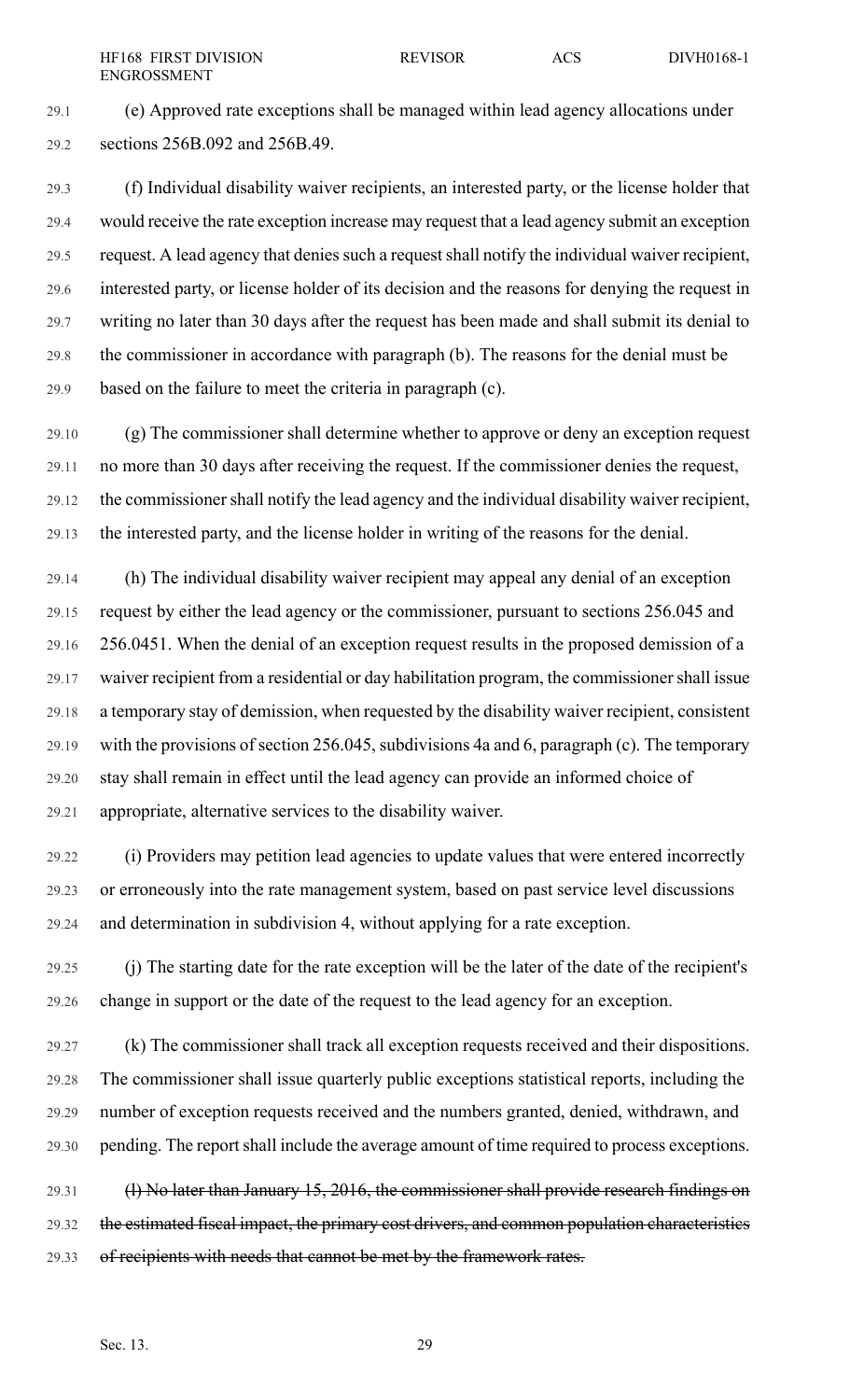| 30.1 | (m) No later than July 1, 2016, the commissioner shall develop and implement, in            |
|------|---------------------------------------------------------------------------------------------|
| 30.2 | consultation with stakeholders, a process to determine eligibility for rate exceptions for  |
| 30.3 | individuals with rates determined under the methodology in section 256B.4913, subdivision   |
| 30.4 | 4a. Determination of eligibility for an exception will occur as annual service renewals are |
| 30.5 | completed.                                                                                  |
| 30.6 | $(n)$ (1) Approved rate exceptions will be implemented at such time that the individual's   |

- 30.7 rate is no longer banded and remain in effect in all cases until an individual's needs change 30.8 as defined in paragraph (c).
- 30.9 **EFFECTIVE DATE.** This section is effective January 1, 2020.

## 30.10 Sec. 14. **DIRECTION TO COMMISSIONER; DIRECT CARE STAFF**

### 30.11 **COMPENSATION REPORT.**

30.12 By January 15, 2022, the commissioner of human services, in consultation with

30.13 stakeholders, shall report to the chairs and ranking minority members of the legislative

- 30.14 committees and divisions with jurisdiction over health and human services policy and finance
- 30.15 with recommendations for:
- 30.16 (1) the implementation of penalties for providers who do not meet the compensation
- 30.17 levels identified in Minnesota Statutes, section 256B.4914, subdivision 5a;
- 30.18 (2) the implementation of good cause exemptions for providers who have not met the
- 30.19 compensation levels identified in Minnesota Statutes, section 256B.4914, subdivision 5a; 30.20 and
- 30.21 (3) the rebasing of compensation levels identified in Minnesota Statutes, section
- 30.22 256B.4914, subdivision 5a, using data reported under Minnesota Statutes, section 256B.4914, 30.23 subdivision 10a.
- 30.24 Sec. 15. **REVISOR INSTRUCTION.**
- 30.25 The revisor of statutes shall renumber Minnesota Statutes, section 256B.4913, subdivision 30.26 5, as a subdivision in Minnesota Statutes, section 256B.4914. The revisor shall also make 30.27 necessary cross-reference changes in Minnesota Statutes and Minnesota Rules consistent 30.28 with the renumbering.
- 30.29 Sec. 16. **REPEALER.**
- 30.30 Minnesota Statutes 2018, section 256B.4913, subdivisions 4a, 6, and 7, are repealed 30.31 effective January 1, 2020.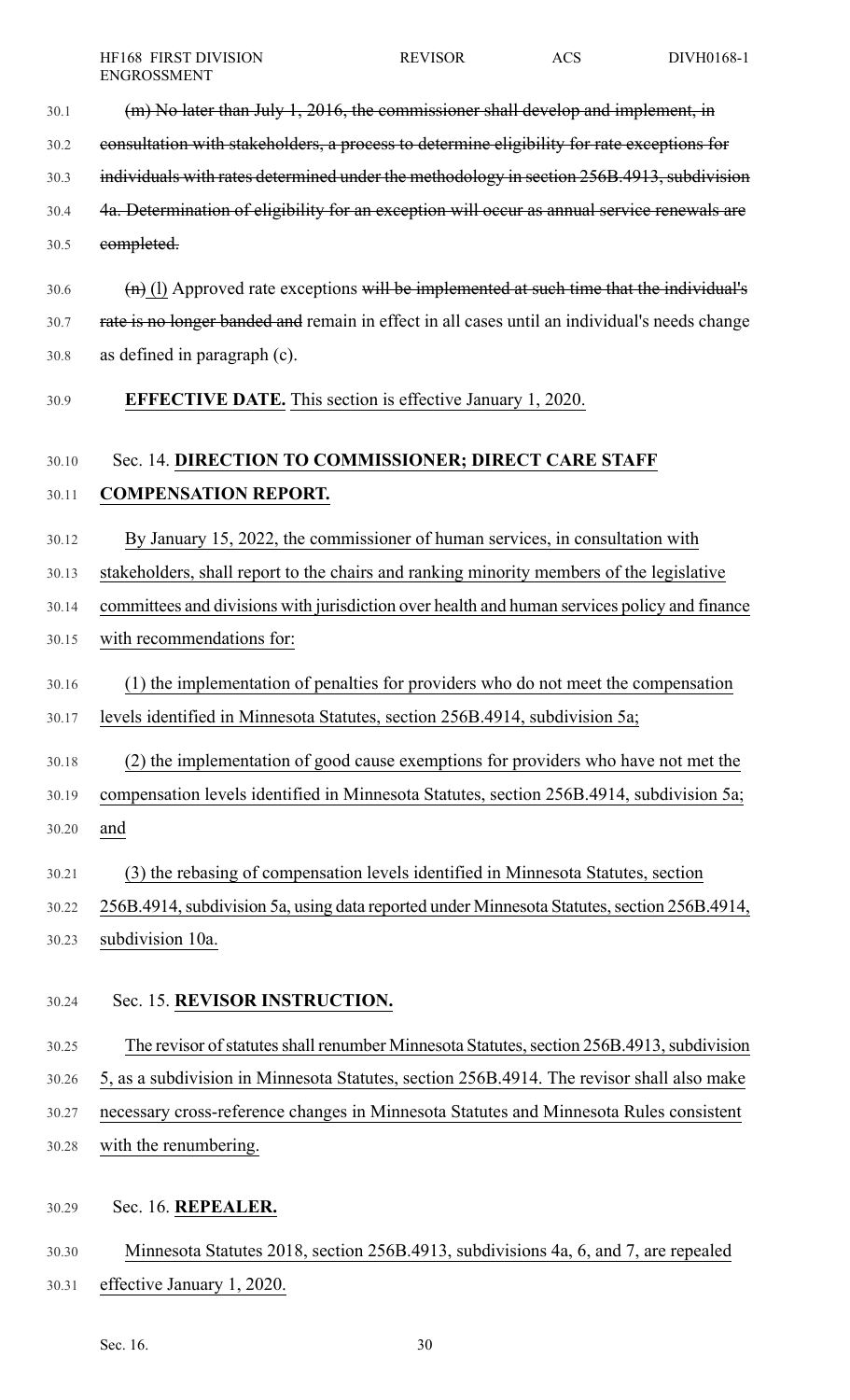#### APPENDIX Repealed Minnesota Statutes: DIVH0168-1

#### **256B.4913 PAYMENT METHODOLOGY DEVELOPMENT.**

Subd. 4a. **Rate stabilization adjustment.** (a) For purposes of thissubdivision, "implementation period" means the period beginning January 1, 2014, and ending on the last day of the month in which the rate management system is populated with the data necessary to calculate rates for substantially all individuals receiving home and community-based waiver services under sections 256B.092 and 256B.49. "Banding period" means the time period beginning on January 1, 2014, and ending upon the expiration of the 12-month period defined in paragraph (c), clause (5).

(b) For purposes of this subdivision, the historical rate for all service recipients means the individual reimbursement rate for a recipient in effect on December 1, 2013, except that:

(1) for a day service recipient who was not authorized to receive these waiver services prior to January 1, 2014; added a new service or services on or after January 1, 2014; or changed providers on or after January 1, 2014, the historical rate must be the weighted average authorized rate for the provider number in the county of service, effective December 1, 2013; or

(2) for a unit-based service with programming or a unit-based service without programming recipient who was not authorized to receive these waiver services prior to January 1, 2014; added a new service or services on or after January 1, 2014; or changed providers on or after January 1, 2014, the historical rate must be the weighted average authorized rate for each provider number in the county of service, effective December 1, 2013; or

(3) for residential service recipients who change providers on or after January 1, 2014, the historical rate must be set by each lead agency within their county aggregate budget using their respective methodology for residential services effective December 1, 2013, for determining the provider rate for a similarly situated recipient being served by that provider.

(c) The commissioner shall adjust individual reimbursement rates determined under this section so that the unit rate is no higher or lower than:

(1) 0.5 percent from the historical rate for the implementation period;

(2) 0.5 percent from the rate in effect in clause (1), for the 12-month period immediately following the time period of clause (1);

(3) 0.5 percent from the rate in effect in clause (2), for the 12-month period immediately following the time period of clause (2);

(4) 1.0 percent from the rate in effect in clause (3), for the 12-month period immediately following the time period of clause (3);

(5) 1.0 percent from the rate in effect in clause (4), for the 12-month period immediately following the time period of clause (4);

(6) no adjustment to the rate in effect in clause (5) for the 12-month period immediately following the time period of clause (5). During this banding rate period, the commissioner shall not enforce any rate decrease or increase that would otherwise result from the end of the banding period. The commissioner shall, upon enactment, seek federal approval for the addition of this banding period; and

(7) one percent from the rate in effect in clause (6) for the 12-month period immediately following the time period of clause (6).

(d) The commissioner shall review all changes to rates that were in effect on December 1, 2013, to verify that the rates in effect produce the equivalent level of spending and service unit utilization on an annual basis as those in effect on October 31, 2013.

(e) By December 31, 2014, the commissioner shall complete the review in paragraph (d), adjust rates to provide equivalent annual spending, and make appropriate adjustments.

(f) During the banding period, the Medicaid Management Information System (MMIS) service agreement rate must be adjusted to account for change in an individual's need. The commissioner shall adjust the Medicaid Management Information System (MMIS) service agreement rate by:

(1) calculating a service rate under section 256B.4914, subdivision  $6, 7, 8$ , or 9, for the individual with variables reflecting the level of service in effect on December 1, 2013;

(2) calculating a service rate under section 256B.4914, subdivision 6, 7, 8, or 9, for the individual with variables reflecting the updated level of service at the time of application; and